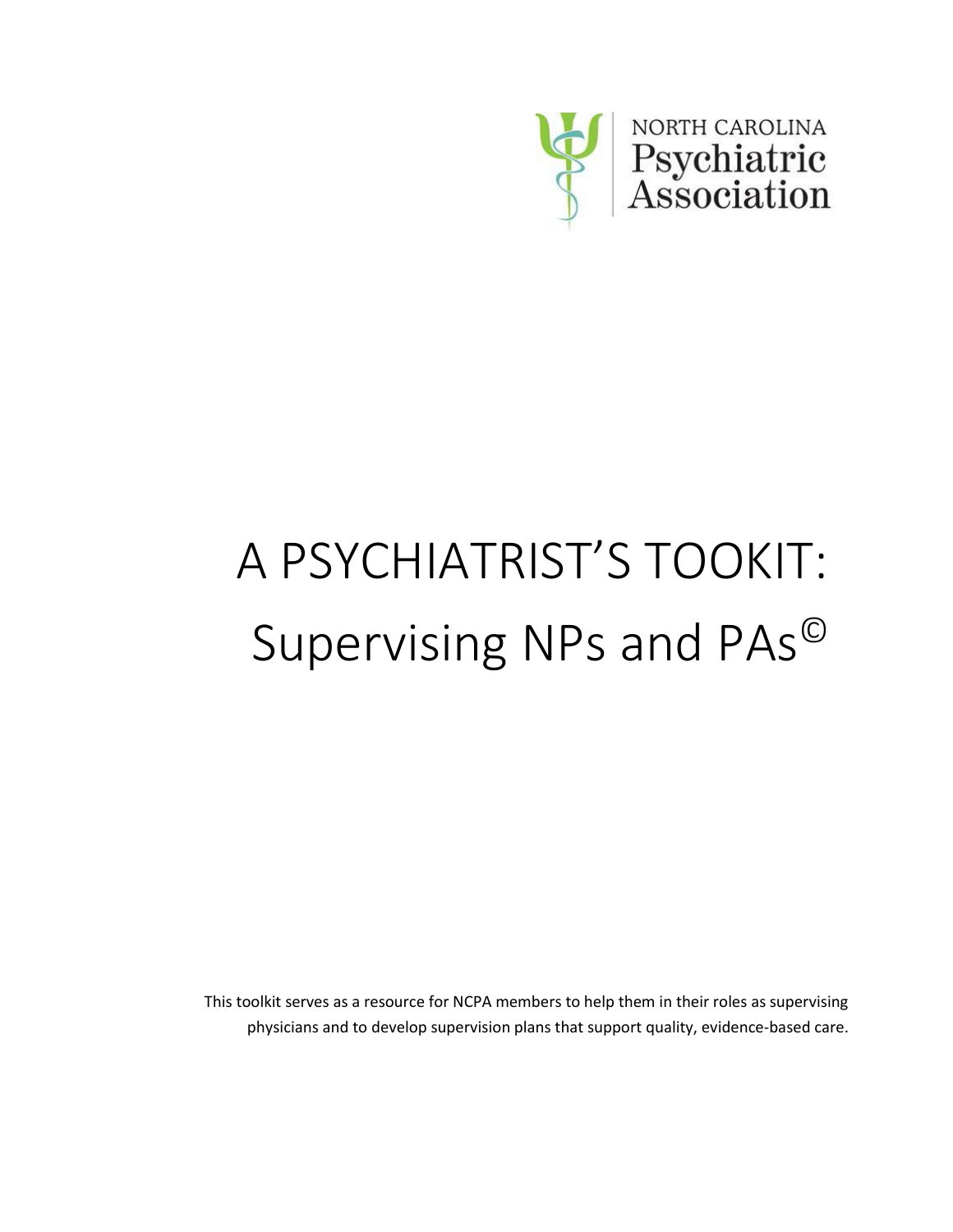# Introduction

Nurse Practitioners and Physician Assistants (NP/PA) have long played an important role in the provision of healthcare in North Carolina. NP/PAs have worked with psychiatrists in every practice setting—private practice, institutions, and particularly community mental health agencies. The traditional multi-disciplinary team approach of psychiatric care has instilled an appreciation for and reliance upon all clinicians in the care of this complex patient population, making the field uniquely situated to embrace the evolving health care delivery system of team-based care, collaborative care, accountable care, and shared savings. To that end, psychiatry's ability to work with other professionals, to assess skills, and to assist in their development will be even more crucial.

*"The relationship between a psychiatrist and a physician extender has been described as a captain, a co-pilot, and a first officer of an airplane. Everyone has a different job, but all are responsible. In case of an accident, everybody—including the captain—will be scrutinized."*

In many practice settings, the amount of care that the psychiatrist is able to provide is not sufficient to meet the service demands and can be greatly enhanced by well-qualified, well-supervised professionals. This toolkit is designed to educate psychiatrists about NP/PAs and to encourage them to provide appropriate and helpful supervision and to develop meaningful quality monitoring systems. Through these efforts psychiatrists can improve patients' access to quality care.

This document collects and puts into one place the tools necessary to provide a strong supervision program licensing board requirements, suggestions for structured clinical supervision meetings, templates, and resources to make the supervisory experience a rich one that is mutually beneficial to the physician, the NP/PA, and the patients they care for together.

# Acknowledgements

This document has been approved by the Executive Council of the North Carolina Psychiatric Association with gratitude to the NCPA Supervision Task Force, to the Nurse Practitioners and Physician Assistants who work with these members and provided guidance and experience, and the attorneys at Allied World and the North Carolina Medical Board. Members of the Task Force, who welcome questions on this topic are:

Don Buckner, M.D., DFAPA, Chair Kim Dansie, M.D. Sid Hossieni, D.O., Ph.D. Rodney Villanueva, M.D., FAPA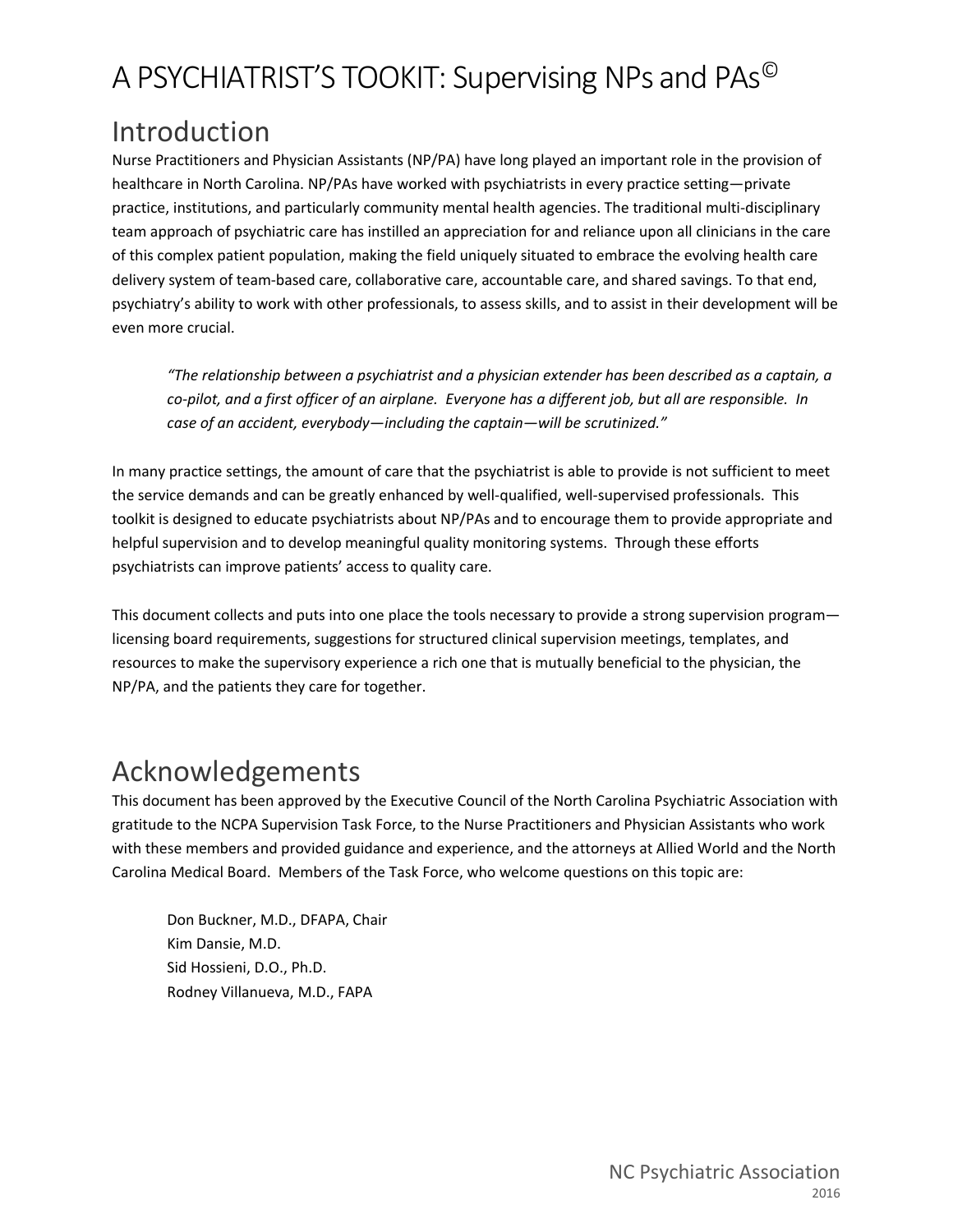## **Table of Contents**

- 1. Requirements for Professional Licensure
- 2. Medical and Nursing Board Requirements
	- a. Minimum Supervision Requirements in North Carolina
	- b. NC Medical Board Position Statement on Supervision
- 3. Hiring, Training, and Supervision
	- a. Checklist for Supervision
	- b. Psychiatric Continuing Education
	- c. Quality Monitoring of Care
- 4. Requirements of Supervisory Practice Agreements
- 5. Liability Implications of Supervision
- 6. In Conclusion

### **Addendum**

- A. "Supervision of Midlevel Practitioners: How much is enough?"; Janelle Rhyne, MD; Forum #3, 2008 (newsletter of the NC Board of Medical Examiners)
- B. Suggested Checklist for Supervision of Midlevel
- C. Quality Improvement Meeting Form
- D. Example of Collaborative Practice Agreements for Physician Assistant
- E. Example of Collaborative Practice Agreement for Nurse Practitioner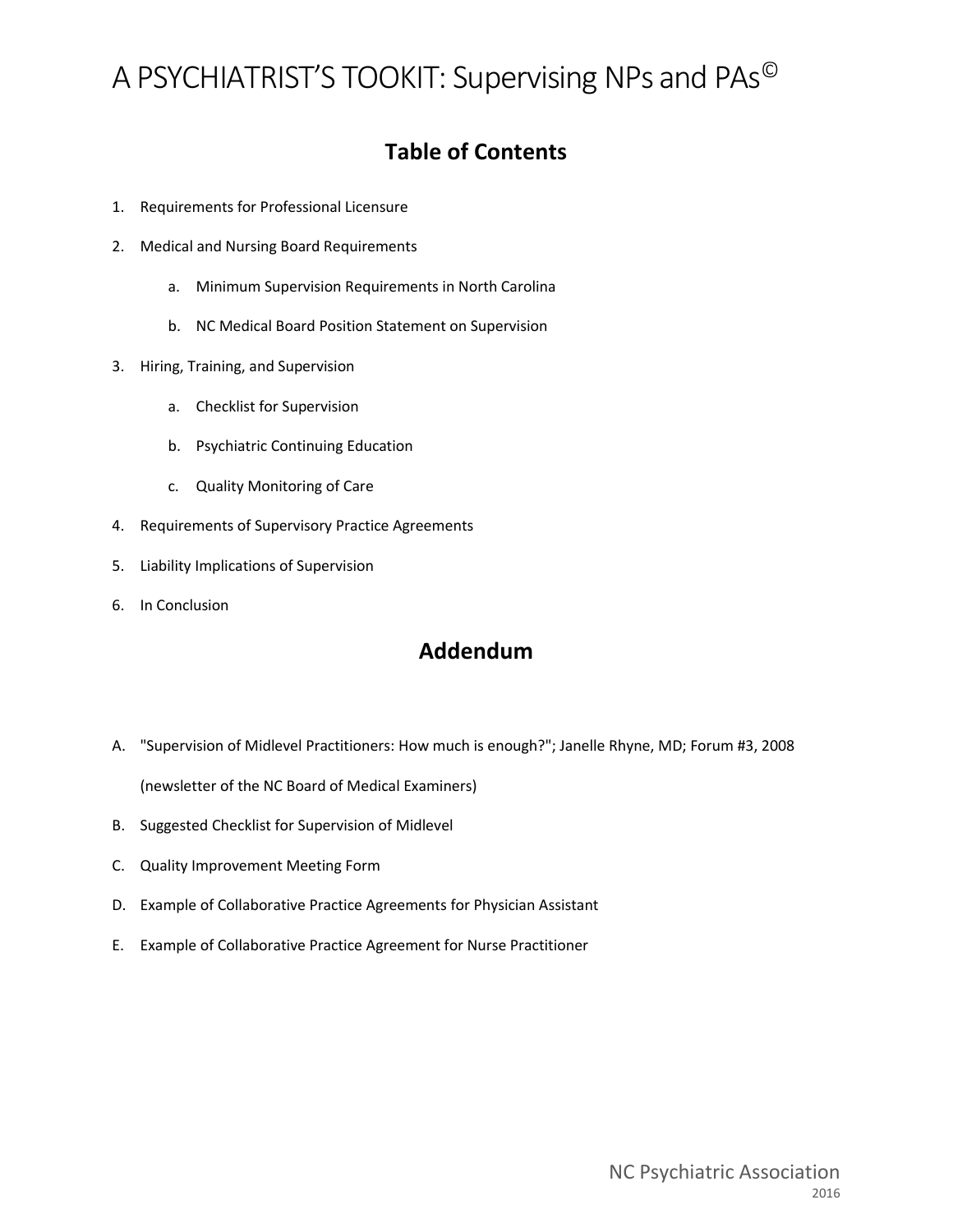# A PSYCHIATRIST'S TOOKIT: Supervising NPs and PAs© How to Use This Toolkit

Section One of the toolkit includes descriptions of the different types of NP/PAs and their respective training, illustrating the significant variance in both medical and psychiatric training and highlighting the importance of continuous close supervision by and collaboration with the supervising psychiatrist.

Section Two summarizes the medical board and nursing board requirements for the NP/PA and psychiatrist, both for initial approval and ongoing supervision. It includes the NC Medical Board position statement on physician supervision of other health care professionals.

Section Three contains suggestions for hiring, training, and supervising NP/PAs and includes examples of how several NCPA psychiatrists are approaching these colleagues to ensure the provision of quality, evidencebased care.

Section Four describes the specifics of supervisory practice agreements that define what duties the NP/PA is allowed to perform.

Section Five concludes with liability implications of supervisory collaboration.

Addendum provides a number of templates that physicians can customize for their own practice and use. (Customization is critical to assure licensing boards that appropriate tailoring for the practice setting has taken place.)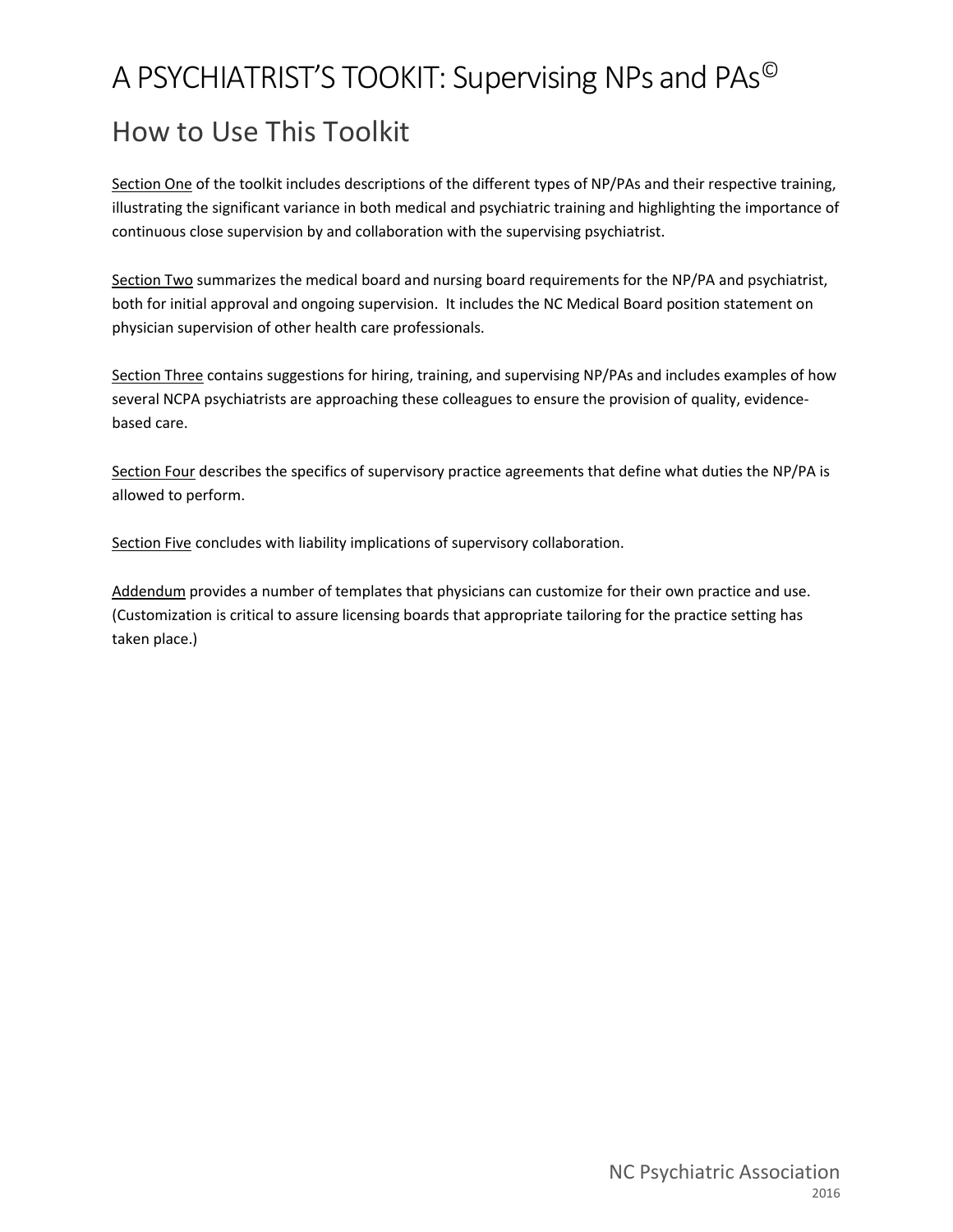# 1. Requirements for Professional Licensure

### **First things first, let's define who these medical professionals are.**

Psychiatrist**:** A psychiatrist is a medical doctor (M.D., D.O.) who specializes in mental health, including substance use disorders. Psychiatrists are qualified to assess both the mental and physical aspects of psychological problems. They are licensed by the Medical Boards of the states in which they practice. In North Carolina, that is the North Carolina Medical Board (NCMB). (Source: APA)

Nurse Practitioner**:** A Nurse Practitioner (NP) is one of four recognized Advanced Practice Registered Nurse (APRN) roles. An APRN is an umbrella title for RNs who have completed an accredited graduate-level education program. The four APRN roles are [Nurse Practitioner,](http://www.ncbon.com/dcp/i/nursing-practice-nurse-practitioner-general-information) [Nurse Anesthetist,](http://www.ncbon.com/dcp/i/nursing-practice-certified-reg-nurse-anesthetist-general-information) [Nurse-Midwife](http://www.ncbon.com/dcp/i/nursing-practice-certified-nurse-midwife-general-information) or [Clinical](http://www.ncbon.com/dcp/i/nursing-practice-clinical-nurse-specialists-general-information)  [Nurse Specialist.](http://www.ncbon.com/dcp/i/nursing-practice-clinical-nurse-specialists-general-information) In North Carolina, NPs are licensed by the North Carolina Board of Nursing (NCBON), are approved to do medical acts by the NCBON and NCMB, and are regulated by both boards. (Source: NCBON, NCMB)

In North Carolina, Nurse Practitioners and Physician Assistants are currently allowed to bill Medicaid for psychiatric services. The NC Division of Medical Assistance (DMA), the state Medicaid agency, has been considering the requirement for NPs to have psychiatric certification in order to bill Medicaid for psychiatric services.

Physician Assistant: A Physician Assistant (PA) is a nationally certified and state-licensed medical professional. PAs practice medicine on healthcare teams with physicians and other providers. They practice and prescribe medication in all 50 states, the District of Columbia, the majority of the U.S. territories and the uniformed services. In our state, they are licensed by the North Carolina Medical Board. (Source: AAPA)

Psychiatry CAQ: Certificate of Added Qualifications is a certification available to PAs that requires 150 hours of psychiatry CME, 2000 hours of practice experience in psychiatry, and patient care requirements in the form of an attestation from the supervising physician describing psychiatrist-observed patient case management across a broad range of psychopathology and appropriate treatments. Once the requirements are completed, the Psychiatry Specialty Exam can be taken and, if passed, the Psychiatry CAQ is awarded. This certification is not defined in NC statute, and PAs without certification are allowed by the Medical Practice Act (MPA) to practice psychiatry without such certification.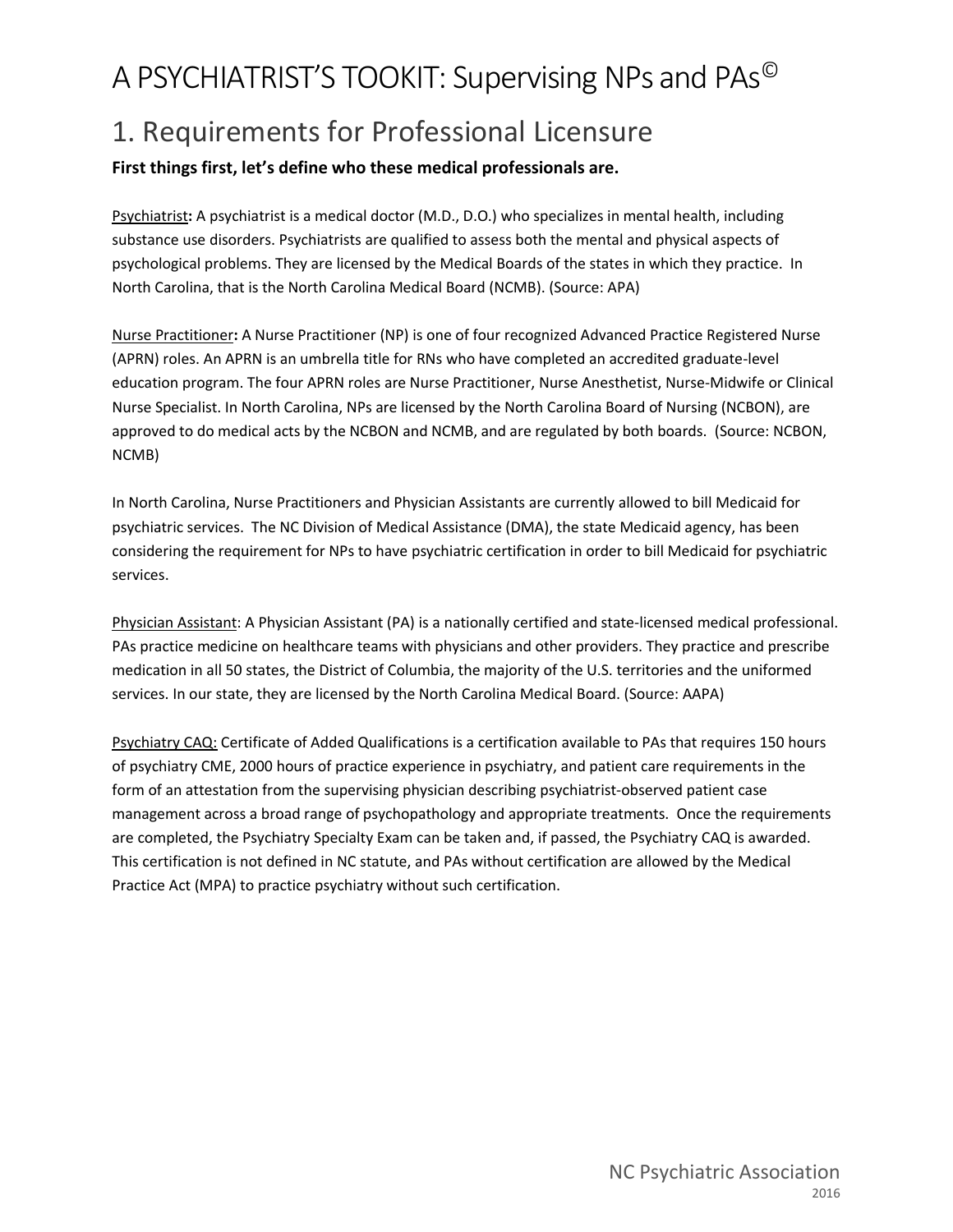**An important consideration in supervising other professionals is a clear understanding of their background, their training, and their experience. Since some standards vary from state to state and since there is some variation in the training, the graph below tries to illustrate the graduate education, period of time training under supervision, total patient care hours for all types of patients, and actual clinical experience in treating psychiatric patient required for licensure.** 

|                                                                       | <b>Length of Graduate</b><br><b>Level Education</b> | <b>Years of Supervised</b><br><b>Residency Training</b> | <b>Total Patient Care</b><br><b>Hours Required</b><br>through Training | <b>Clinical Rotations</b><br>in Psychiatry |
|-----------------------------------------------------------------------|-----------------------------------------------------|---------------------------------------------------------|------------------------------------------------------------------------|--------------------------------------------|
| Psychiatrist<br>(Medical Doctor/Doctor<br>of Osteopathic<br>Medicine) | 4 years<br>(90 credit hours)                        | 3-7 years<br>(Residency/Fellowship)                     | 12,000-16,000<br>hours                                                 | 140-180 weeks                              |
| <b>Primary Care /</b><br><b>Internist</b>                             | 4 years<br>(90 credit hours)                        | 3-7 years<br>(Residency/Fellowship)                     | 12,000-16,000<br>hours                                                 | 4-12 weeks                                 |
| <b>Nurse Practitioner</b>                                             | 400 contact hours of<br>didactic education          | Not Required                                            | 400 hours of<br>supervised clinical<br>experience                      | 0-6 weeks                                  |
| <b>Psychiatric Nurse</b><br><b>Practitioner (PNP)</b>                 | 400 contact hours of<br>didactic education          | Not Required                                            | 400 hours of<br>supervised clinical<br>experience                      | 13-16 weeks                                |
| <b>Physician Assistant</b>                                            | 2.5 years                                           | Not Required                                            | 2,000 hours                                                            | 4-8 weeks                                  |
| Physician Assistant,<br><b>Psychiatry Certificate</b>                 | 2.5 years                                           | Not Required                                            | 2,000 hours                                                            | 50 weeks                                   |

As shown above, there is significant disparity in training and supervised experience among those who treat patients with psychiatric illnesses—from psychiatric physicians and NP/PAs to non-psychiatric physicians and NP/PAs. Psychiatrists are required to have years of training and supervised practice in order to receive a medical license. In addition, psychiatrists are trained in general medicine prior to their specialty training. Traditionally, the training for NPs and PAs has been primarily medical in nature, although there are programs that provide additional training and certification in psychiatry.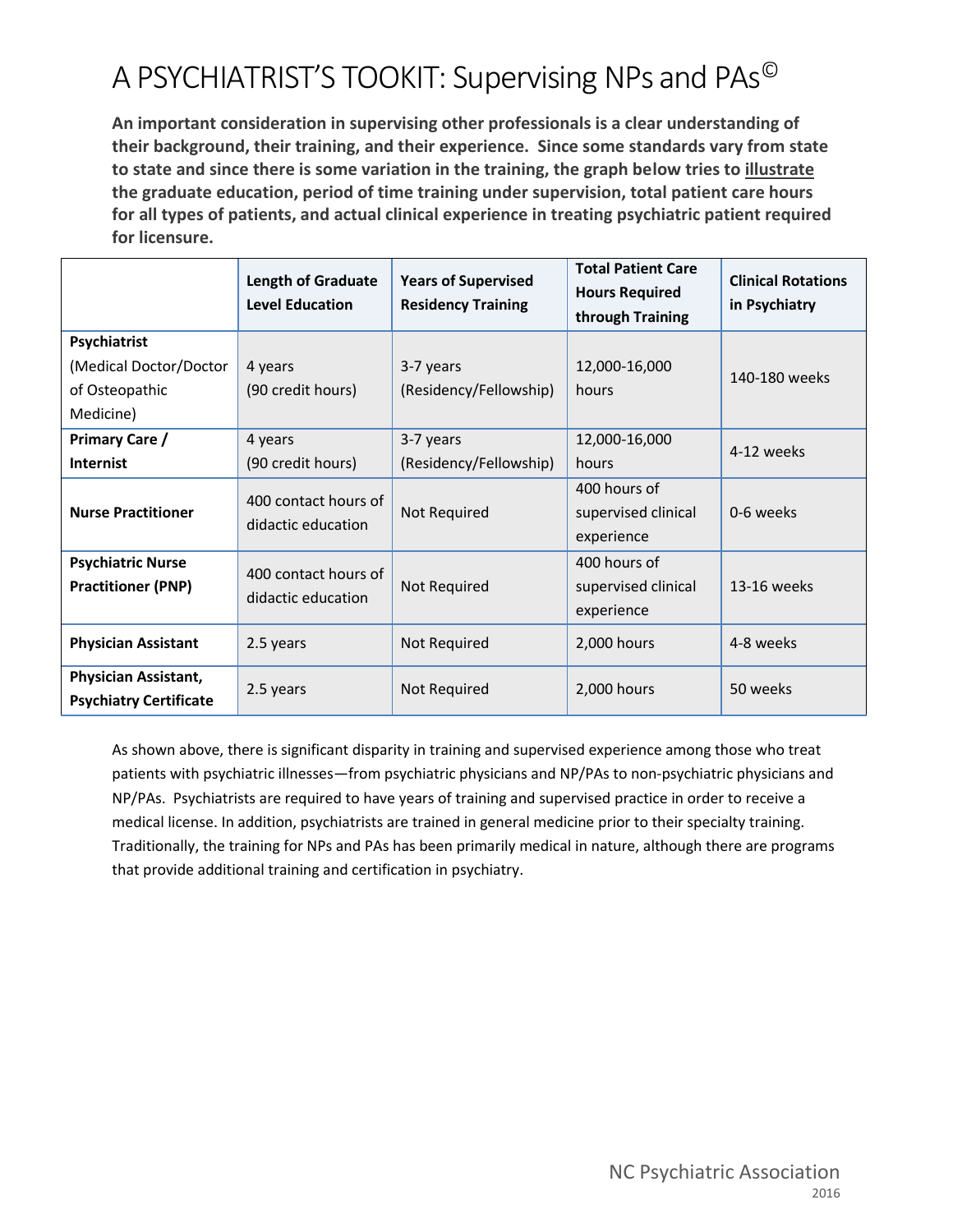# 2. Medical and Nursing Board Requirements

Many factors play into determining the necessary level of supervision between a psychiatrist and a NP/PA including proximity, practice setting, skill and experience level, etc. The chart below depicts the minimum requirements of supervision in North Carolina. Section three of this toolkit will elaborate on how to determine the appropriate level of supervision, training, and oversight beyond the minimum requirements.

### 2A. MINIMUM SUPERVISION REQUIREMENTS IN NORTH CAROLINA

|                                         | PHYSICIAN ASSISTANT               | <b>NURSE PRACTITIONER</b>         |
|-----------------------------------------|-----------------------------------|-----------------------------------|
| Must practice under supervision         | Yes                               | Yes                               |
| of physician licensed to practice       |                                   |                                   |
| in NC                                   |                                   |                                   |
| Requires physical presence of           | <b>No</b>                         | <b>No</b>                         |
| physician at time and place             |                                   |                                   |
| services are rendered                   |                                   |                                   |
| Frequency of Meetings - must            | Monthly for first six months then | Monthly for first six months then |
| include relevant clinical issues        | once every six months             | once every six months             |
| and quality Improvement                 |                                   |                                   |
| Must co-sign chart entries              | <b>No</b>                         | <b>No</b>                         |
| Must have a written document            | Yes                               | Yes                               |
| describing supervisory                  |                                   |                                   |
| agreement, scope of practice            |                                   |                                   |
| and prescribing authority               |                                   |                                   |
| <b>Notification to practice</b>         | "Intent to practice" with NCMB    | "Approval to practice" with       |
|                                         |                                   | <b>NCMB and NCBON</b>             |
| Written prescribing instructions        | Yes                               | No (but medications must be       |
|                                         |                                   | within education & training and   |
|                                         |                                   | must be listed on CPA)            |
| <b>CME</b>                              | 100 hours every 2 years (at least | 50 hours every year (at least 20  |
|                                         | 50 hours of Category 1 from       | hours approved by ANCC or         |
|                                         | AAPA)                             | ACCME)                            |
| <b>Supervising physicians - Primary</b> | Yes                               | Yes                               |
| and Back-Up documented                  |                                   |                                   |
| <b>Document describing practice</b>     | "Supervisory Arrangement"         | "Collaborative Practice           |
| arrangement                             | Must be reviewed yearly           | Agreement"                        |
|                                         |                                   | Must be reviewed yearly           |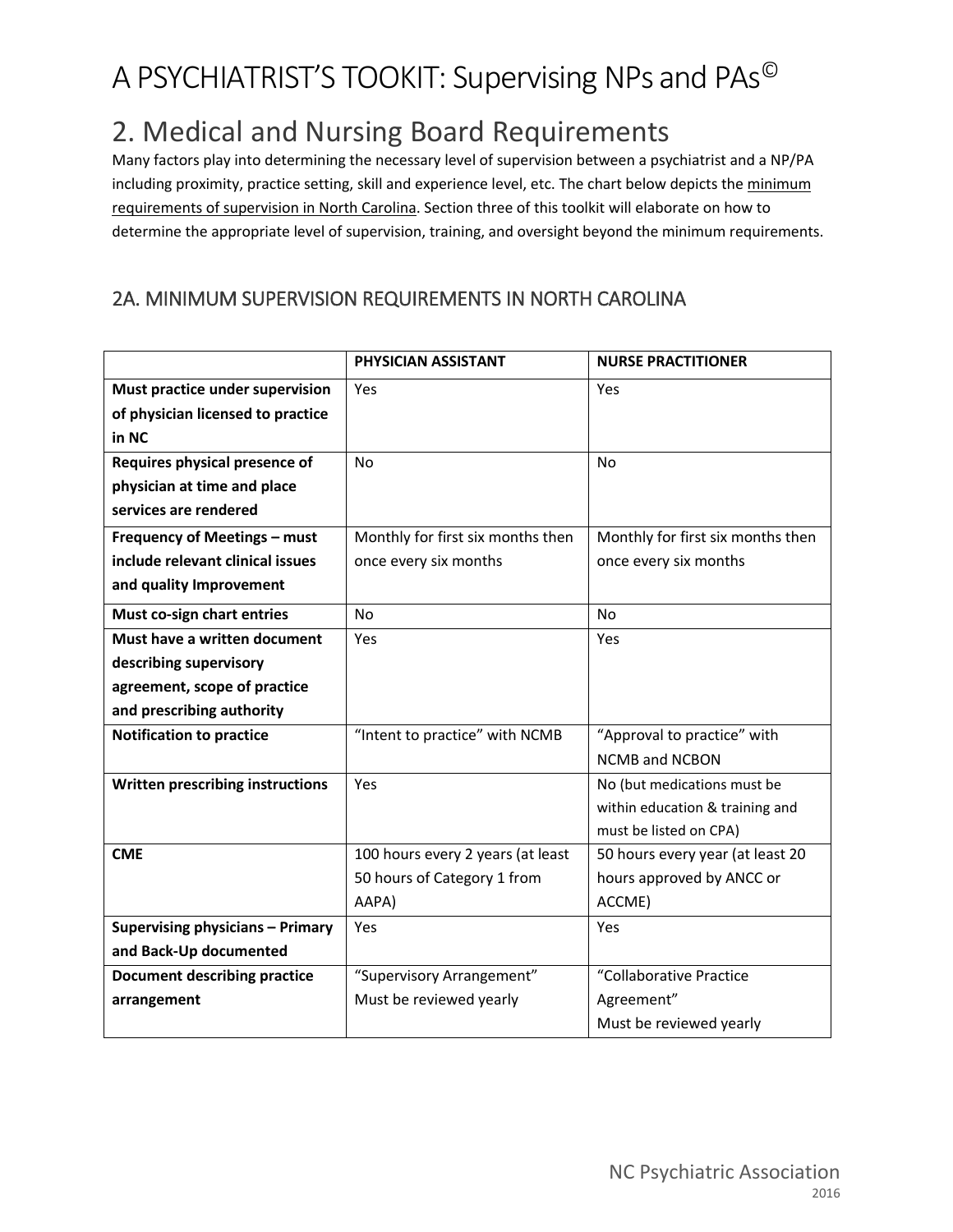### 2B. NC MEDICAL BOARD POSITION STATEMENT ON SUPERVISION

### **Physician Supervision of Other Licensed Health Care Practitioners**

Created: Jul 1, 2007, Modified: Reviewed Sept. 2012, Revised Nov. 2015

The physician who provides medical supervision of other licensed healthcare practitioners is expected to provide adequate oversight. The physician must always maintain the ultimate responsibility to assure that high quality care is provided to every patient. In discharging that responsibility, the physician should exercise the appropriate amount of supervision over a licensed healthcare practitioner which will ensure the maintenance of quality medical care and patient safety in accord with existing state and federal law and the rules and regulations of the North Carolina Medical Board. What constitutes an "appropriate amount of supervision" will depend on a variety of factors. Those factors include, but are not limited to:

- The number of supervisees under a physician's supervision
- The geographical distance between the supervising physician and the supervisee
- The supervisee's practice setting
- The medical specialty of the supervising physician and the supervisee
- The level of training of the supervisee
- The experience of the supervisee
- The frequency, quality, and type of ongoing education of the supervisee
- The amount of time the supervising physician and the supervisee have worked together
- The quality of the written collaborative practice agreement, supervisory arrangement, protocol or other written guidelines intended for the guidance of the supervisee
- The supervisee's scope of practice consistent with the supervisee's education, national certification and/or collaborative practice agreement

Physicians should also be cognizant of maintaining appropriate boundaries with their supervisees, including refraining from requesting medical treatment by the physician's supervisee. Physician assistants and nurse practitioners are specifically prohibited from prescribing controlled substances for the use of their supervising physicians.

Practices owned solely by physician assistants or nurse practitioners may not hire or contract with physicians to practice medicine on behalf of the physician assistant or nurse practitioner owned practice. The physician assistant or nurse practitioner may contract with a physician to provide the legally required supervision of the physician assistant or nurse practitioner.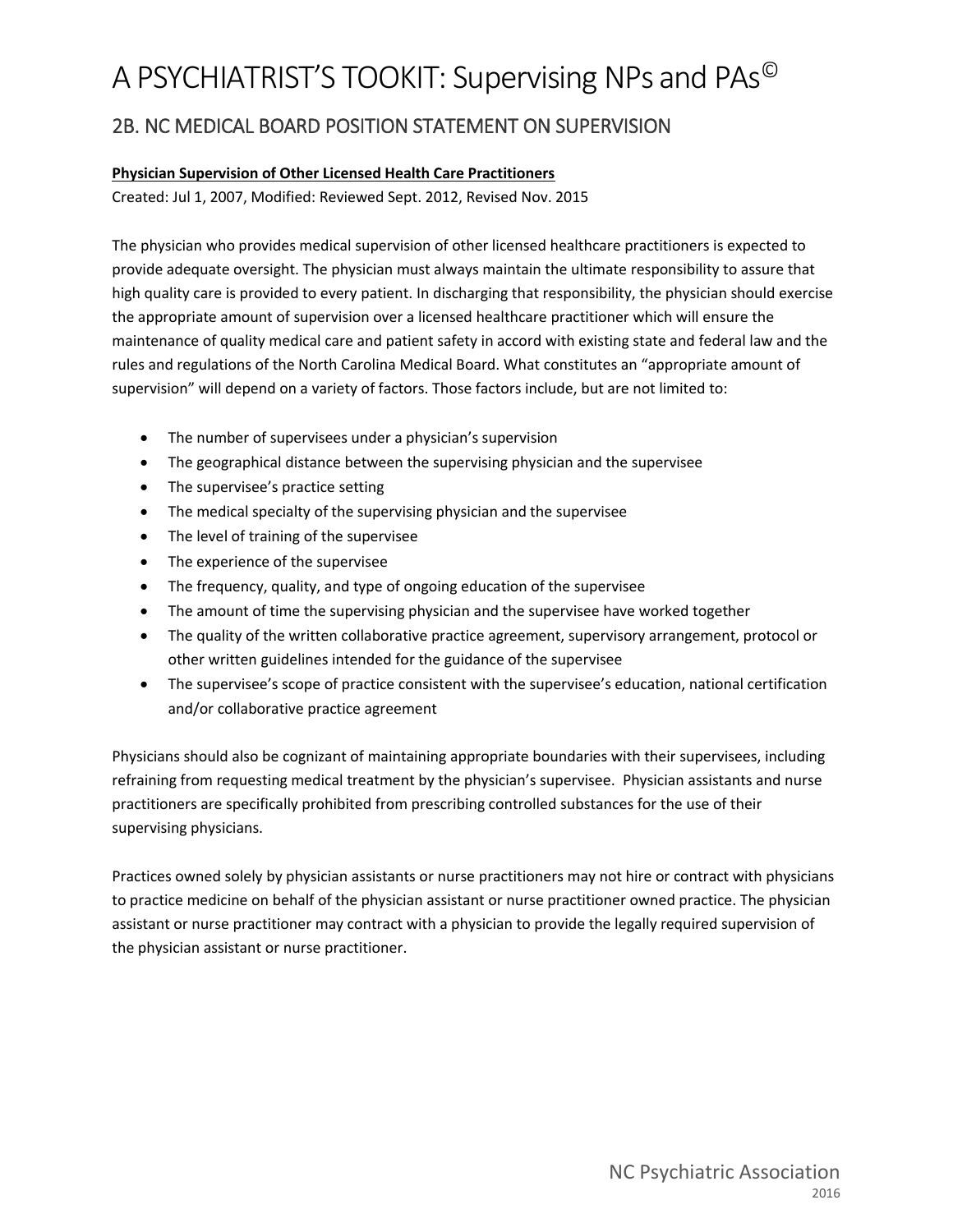# 3. Hiring, Training, and Supervising

### **These are only examples of how some psychiatrists approach the essential elements of working in collaboration and are not meant to serve as official recommendations of NCPA.**

One of the most important and confusing things for physicians related to supervision is how much is enough? As outlined in Section Two, North Carolina has mandatory minimum guidelines for supervision. But remember, these are the minimal standards. In some cases, the minimum may be adequate; in others, more direct supervision, co-signing, and frequent meetings are required. Please read carefully the NCMB Forum Article found in Addendum A.

The most important thing for a psychiatrist or any physician who works closely with NP/PAs is the physician's comfort level with the competence of the colleague. There will be times when you need to insist on a higher level of supervision. Or, the NP/PA will ask for more support and supervision.

As the supervising physician, you should feel empowered to set the standard for the training, oversight, and supervision experience in your practice. This may depend on the practice setting (inpatient or outpatient), patient population (child, adult, geriatric), geographic area of the state (an urban area may have a larger, more experienced workforce), and certainly the experience and clinical training of the practitioner! You should not feel obligated to accept the minimum standards for any professional you are asked to supervise, even if you are employed in an agency or hospital and feel pressure to spend as little time as possible. Ultimately, your medical license is on the line with the NP/PAs who work under your supervision.

### *Here are some real-life examples from practicing psychiatrists in various settings:*

### **Staff Psychiatrist at Major Urban Health System**

In hiring a new NP or PA, it is important to recognize that there is a significant difference in the amount of psychiatric training that each of these providers has experienced. Psychiatric NPs receive more psychiatric training than a PA, who may have as little as a single rotation in a psychiatric setting and a few weeks of lectures. Of course, this difference in training may matter less if one is hiring an NP or PA with several years of psychiatric experience.

In hiring an NP or PA who is straight out of training, one must realize that there is a significant investment of time to mentor the new hire. Before hiring a recently graduated NP/PA, our system recommends speaking to the supervisor and staff of the section/department in which the NP/PA will be working and informing them that a recent NP/PA graduate is being considered for their department. The expectation is that the new NP/PA will require both teaching in the form of didactics, but also in everyday supervision and mentorship during the clinical day. Make sure that the staff is willing and capable of providing an education to the new NP/PA before hiring.

Our system has embarked on a unique method of training psychiatry NPs and PAs with the establishment of a Psychiatry Advanced Clinical Practitioner (ACP) Fellowship. This is a year-long period of supplemental training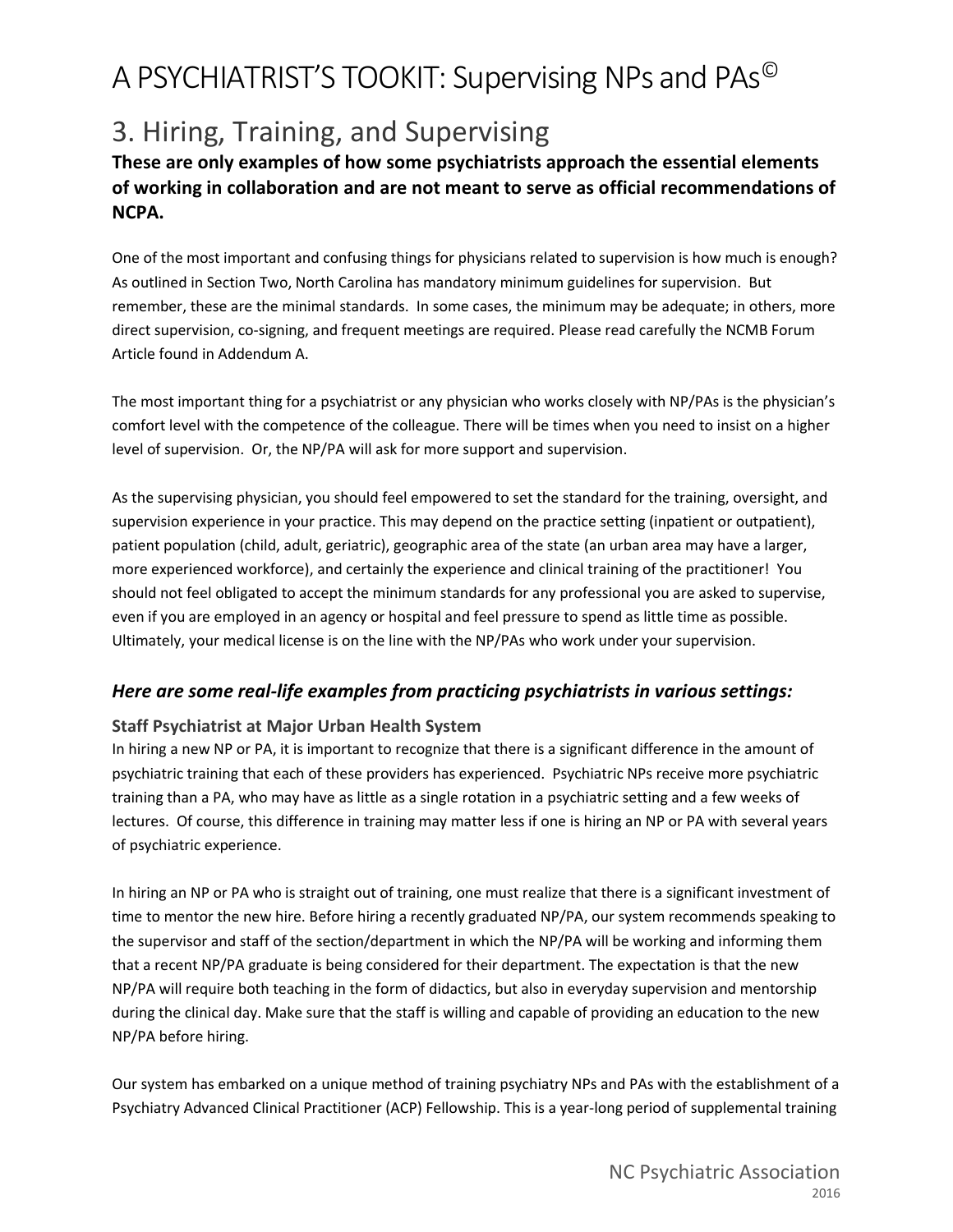for psychiatric NPs and for PAs who want additional intensive specialization training in psychiatry. Our ACP fellows have 16-week rotations on inpatient psychiatry, outpatient psychiatry, ED psychiatry, and consult liaison psychiatry. Additionally, they receive weekly didactics/presentations on major psychiatric topics. Case presentations and journal club are also a part of their regular didactics.

Supervision goes beyond the requirements for formal supervision. In our view at our system, supervision is a daily activity. The NP/PA must be able to access his/her supervising psychiatrist in order to staff cases or ask questions. This means that the supervising psychiatrist must be readily available, either in person on via telephone/teleconference.

### **Child and Adolescent Psychiatrist in a Rural Community**

As a child and adolescent psychiatrist working as a medical director for a rural community agency that serves children and adolescents, I was asked to serve as a preceptor for a student NP. During the 6 month preceptorship, the student NP shadowed me observing all clinical activities. After a period of approximately one month, I observed the NP student performing different aspects of clinical work. Patients were discussed in detail with regular feedback on NP student's performance. Once I felt the student was ready, the NP began seeing patients individually, with an oral presentation, and then patients were seen jointly by myself and the student.

After the completion of the preceptorship and subsequent graduation, the NP was hired to help develop outpatient psychiatric services for the agency. The Psychiatric Nurse Practitioner (PNP) and I met weekly on a formal basis and I continued to be available for informal consultation in person and by phone. I also assisted the PNP in developing relationships with other community providers (pediatricians, therapists, etc.). In addition, the PNP participated in weekly clinical staff meetings that included formal lectures, clinical reviews, and oral/video case presentations.

Four years later, the PNP is the primary clinician for the outpatient psychiatric services serving many children and adolescents in this rural area. I continue to have monthly formal meetings with the PNP and continue to be available by phone for consultation. The formal meetings between us include discussions of specific topics identified by either party as areas of improvement along with presentations of complex cases. In our rural setting and with an NP who is a recent graduate, providing this level of supervision gives both of us peace of mind as she practices in such a remote location.

### **Psychiatrist in a Community Hospital**

In general, introduction of a NP/PA to any psychiatric practice depends on several variable factors such as whether he/she is freshly graduated from school, he/she has had other medical experience and is transferring to the psychiatric field, he/she has graduated from an accredited psychiatric training program, or he/she is an experienced and accredited psychiatric PA or NP who is moving to the practice. For example, I supervise three NPs and two PAs who have varying degrees of on-the-job training in our setting. The integration, training, and supervision are significantly different between outpatient,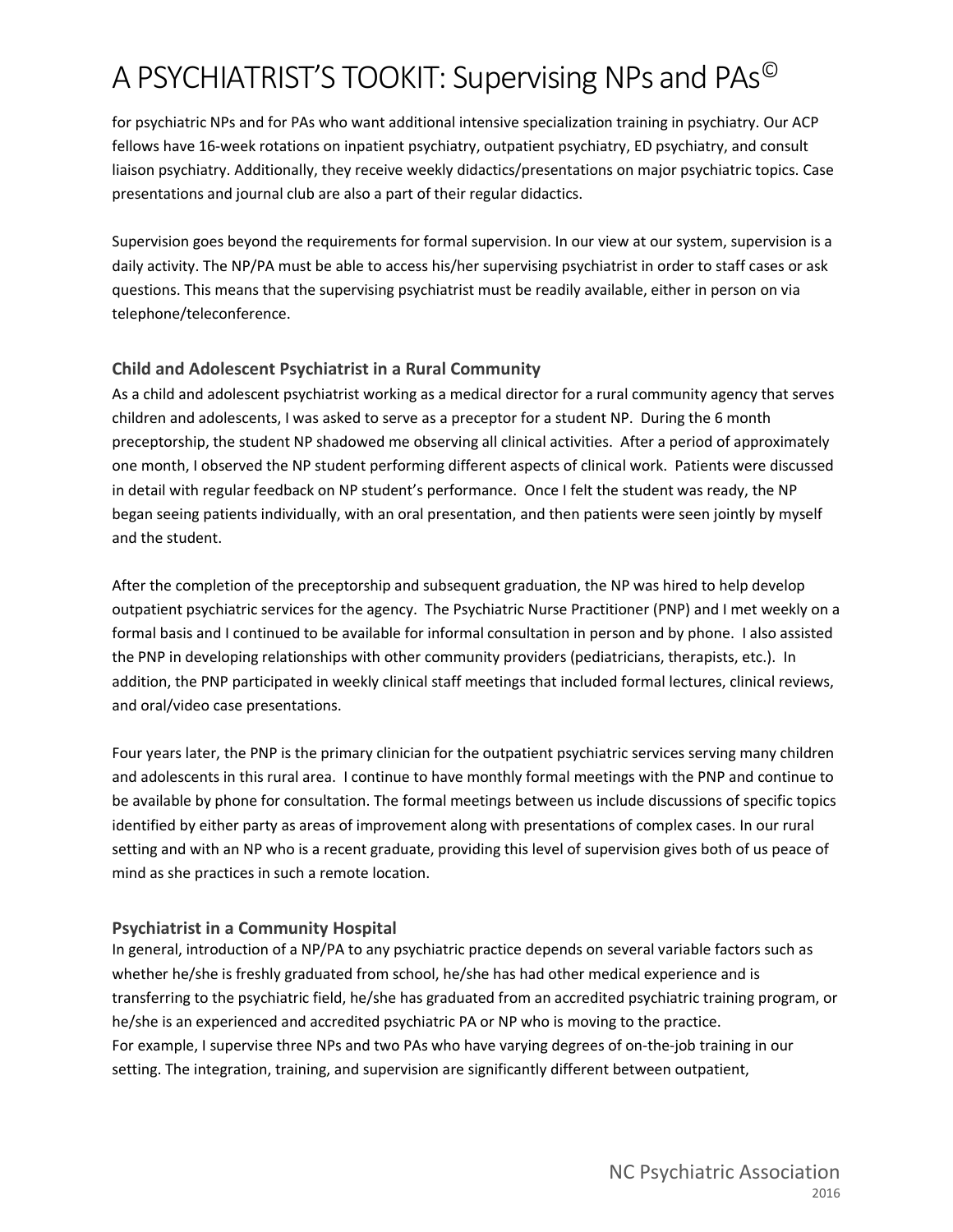consult/liaison (C/L), and inpatient settings. All training should be specifically individualized between the supervisor and supervisee.

In an Inpatient setting, it is our practice for the NP/PA to shadow the psychiatrist for the first month, observing the interview, eliciting information, developing a differential diagnosis and initiating a specific treatment plan including appropriate polypharmacy. The NP/PA will perform ancillary services and begin to write follow-up notes. Gradually, depending on the level of achievement, the NP/PA will conduct the intake interview in the presence of the attending and discuss his/her thoughts on the initial diagnosis and treatment. At the end of the six months, the NP/PA should be competent to conduct a psychiatric interview and implement the recommendation of the attending. All dictated notes and charting should be co-signed for the first six months. After six months, co-signing the charting is optional, depending on the bylaws of the hospital.

In C/L services, the NP/PA should follow the psychiatrist for at least one month to observe the variety of consults. During this time, the psychiatrist will interview, formulate a diagnosis and initiate a treatment plan. The NP/PA should be given ample opportunities to observe the documentation process and charting by the psychiatrist. The NP/PA may see the patient for the follow up, discuss the adjustment of medications and write a note. Between 3 to 6 months, the NP/PA may start seeing uncomplicated consults, report the findings, formulate a diagnosis and suggest a treatment plan with the psychiatrists either in person, via telepsychiatry, or by telephone. The NP/PA can document the consult findings in the chart on behalf of the attending. After six months, he/she may perform uncomplicated consults independently and if needed, discuss the case with the attending. In my experience, for the first six months, every consult should be co-signed by the attending. After six months depending on the bylaws of the hospital, co-signing can be optional.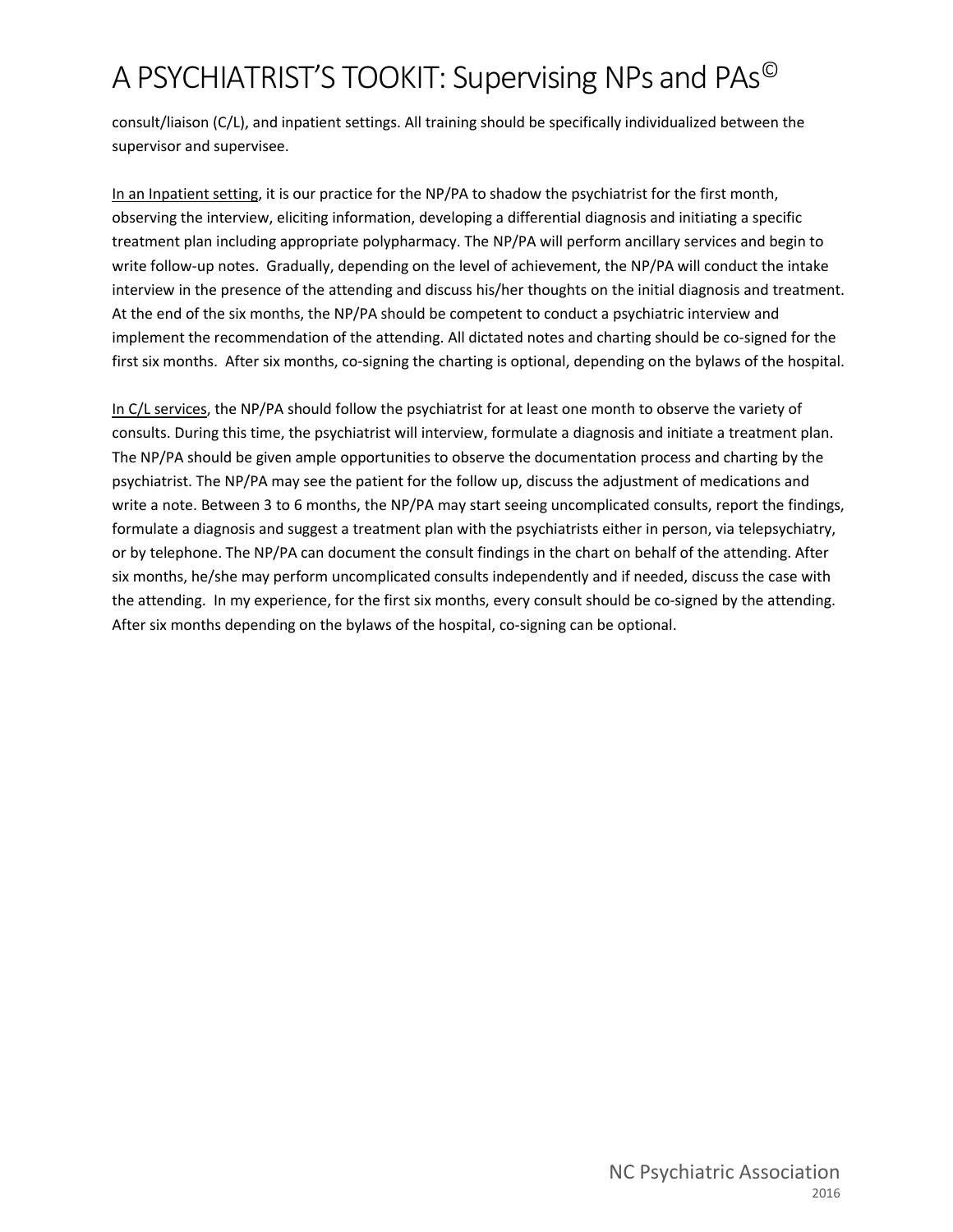### 3A. CHECKLIST FOR SUPERVISION

Regardless of the frequency of supervision as described in the prior examples, the *quality* of the supervision time is important. Many psychiatrists find it easier to structure this time. **Addendum B (Suggested Checklist for Supervision of NP/PSs)** and **Addendum C (Quality Improvement Meeting Form)** are documents a psychiatrist could use to organize the supervision meeting and document it for the file.

Addendum B is a template checklist that identifies which documents must be on site and in the file according to NCMB and NCBON standards, should you be audited. It also serves as a concrete vehicle for following up from previous sessions and noting improvements from a Quality Improvement perspective. This not only helps document supervision, but it is a useful tool for discussion that should serve to improve care that is delivered by both of the professionals. Topics or concerns that should be addressed include ethical issues, administration concerns or future topics for Quality Improvement.

### 3B. PSYCHIATRIC CONTINUING EDUCATION

Part of supervision is also being able to make recommendations for additional education when the need or opportunity arises. You might attend a local or national meeting together. Other suggestions include:

- 1. AudioDigest Psychiatry
- 2. NCPA Annual Meeting
- 3. Lifelong Learning Modules thru AACAP
- 4. Focus: The Journal of Lifelong Learning in Psychiatry (APA)
- 5. Journal reviews
- 6. Risk management courses
- 7. Ethics courses
- 8. Psychiatric Drug Alert; Child & Adolescent Psychiatric Alert and Psychiatric Alert NOS monthly publications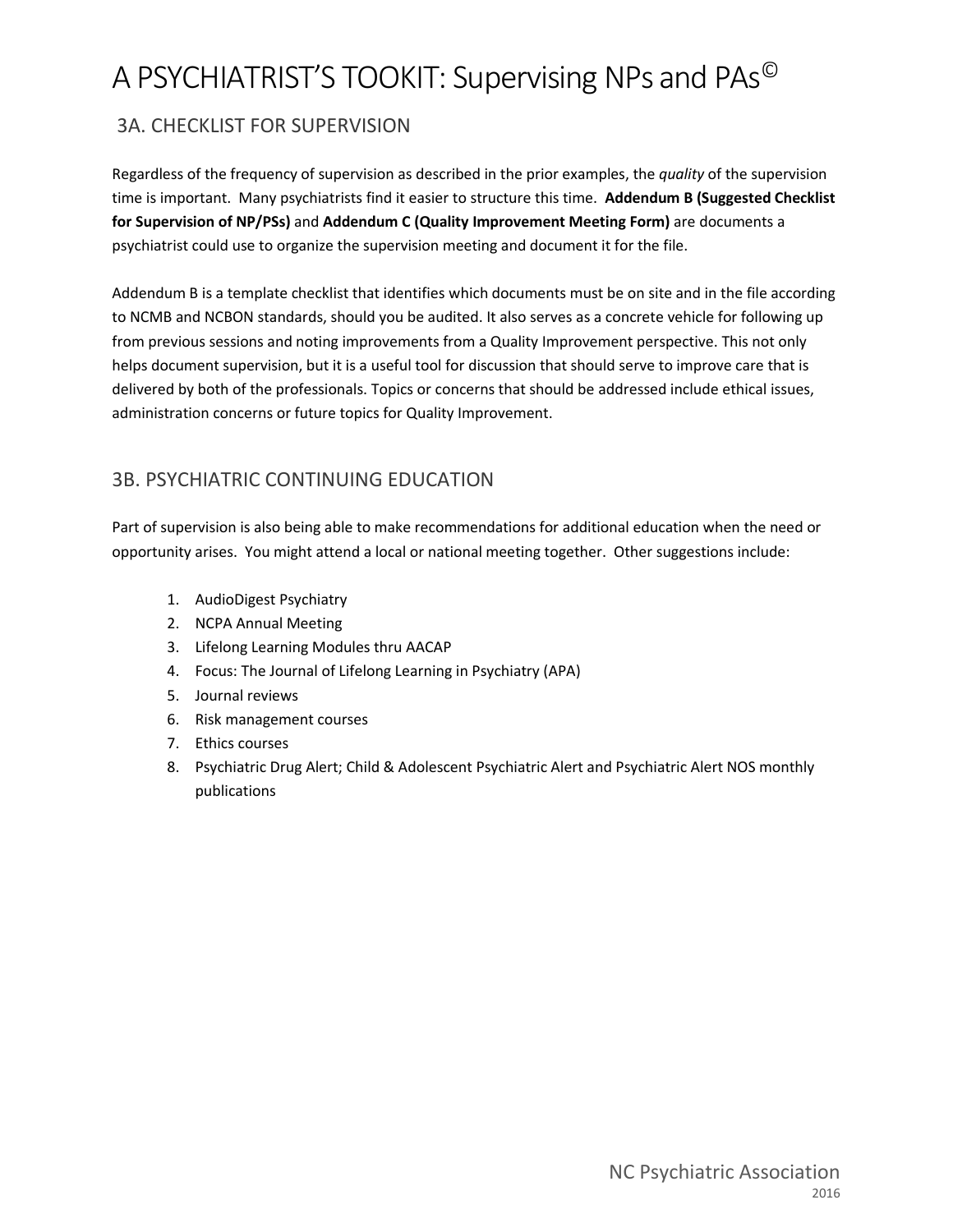### 3C. MONITORING QUALITY OF CARE

Below are examples of different elements of practice that can be included in a quality monitoring program. These elements can be reviewed by the psychiatrist through a record review or other means and serve as a measure of the quality of care that the NP/PA is providing. Through this, opportunities for training and education can be identified. This list is not meant to be exhaustive.

- 1. Monitoring of metabolic syndrome with antipsychotics
- 2. Management of depression, psychotic disorders, anxiety, and bipolar disorders
- 3. Documentation of substance use history and referral to substance abuse treatment
- 4. Documentation on nutrition education
- 5. Screening for substance use disorders
- 6. Documentation of trauma history
- 7. Justification for the use of two or more antipsychotics.
- 8. Suicide/homicide risk assessment
- 9. Clozapine CBC monitoring
- 10. Appointment No Shows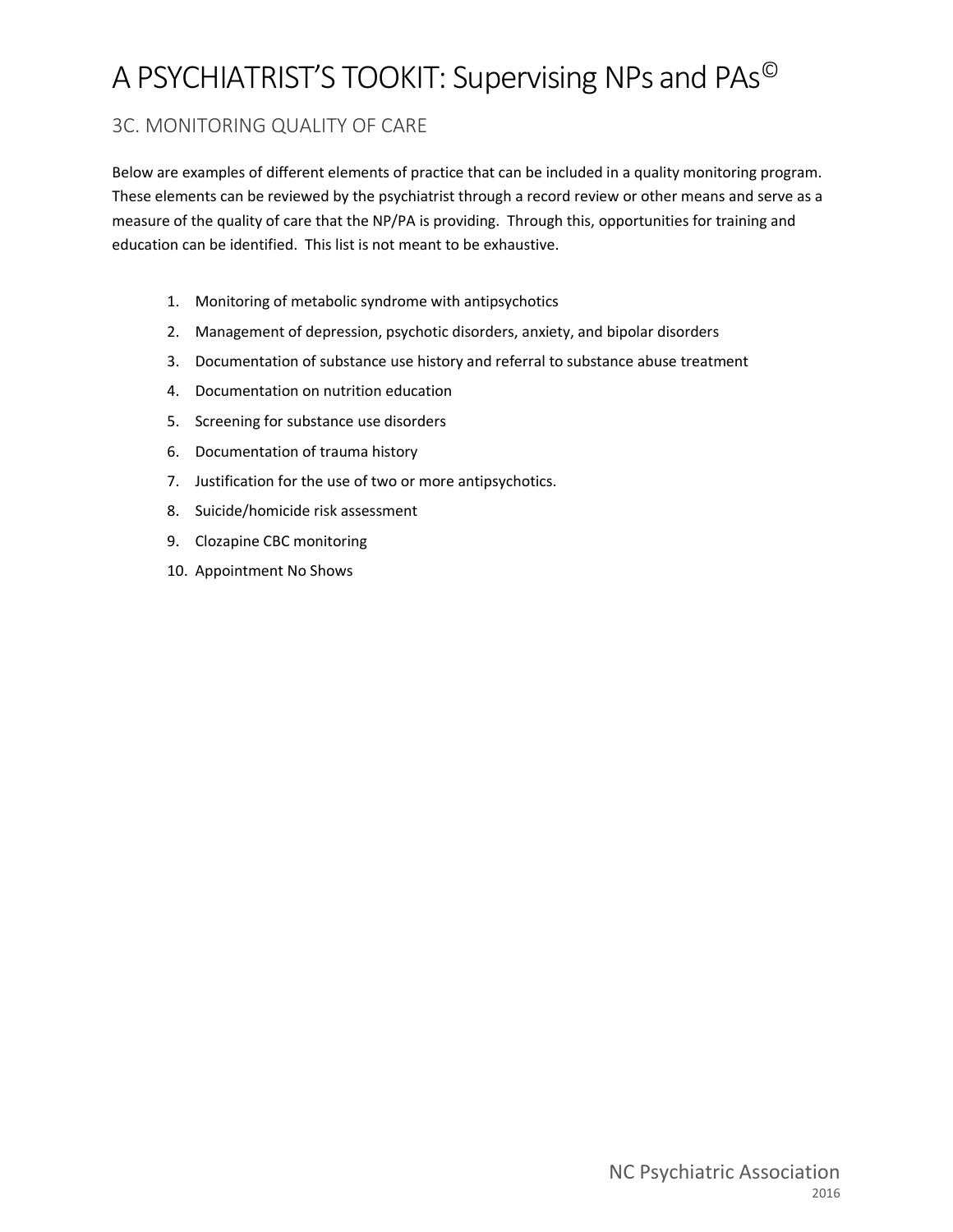# A PSYCHIATRIST'S TOOKIT: Supervising NPs and PAs© 4. Requirements of Supervisory Practice Agreements

Regardless of the professional (NP or PA), a written supervisory agreement is required. This document describing the practice arrangement is called "Collaborative Practice Agreement" (CPA) for NPs and "Supervisory Arrangement" for PAs. It is a written document developed and agreed upon by the supervising physician and NP/PA that includes the drugs, devices, medical treatment, tests and procedures that may be prescribed, ordered and performed by the NP/PA, along with a pre-determined plan for emergency services. A copy of the CPA or Supervisory Arrangement must be maintained at each practice site and reviewed annually. Neither the NC Medical Board nor the Joint Subcommittee of the Medical Board and Board of Nursing require one specific format that the PA or NP must use. However, each agreement must address how the NP/PA and supervising physician will operationalize NP/PA rules in that practice to comply with the administrative code/rules.

All Practice Agreements (CPA or Supervisory Arrangement) must include these common elements:

- 1) General statements regarding what both parties (MD and NP/PA) are agreeing to do
- 2) Availability of physician and arrangements for backup physician
- 3) Population to be treated
- 4) List of medications that can be prescribed including controlled substances
- 5) Specific duties
- 6) Emergency plans
- 7) Quality improvement
- 8) Mode of supervision

**Two Examples of Supervisory Practice Agreements can be found in Addendum D (for PAs) and E (for NPs).**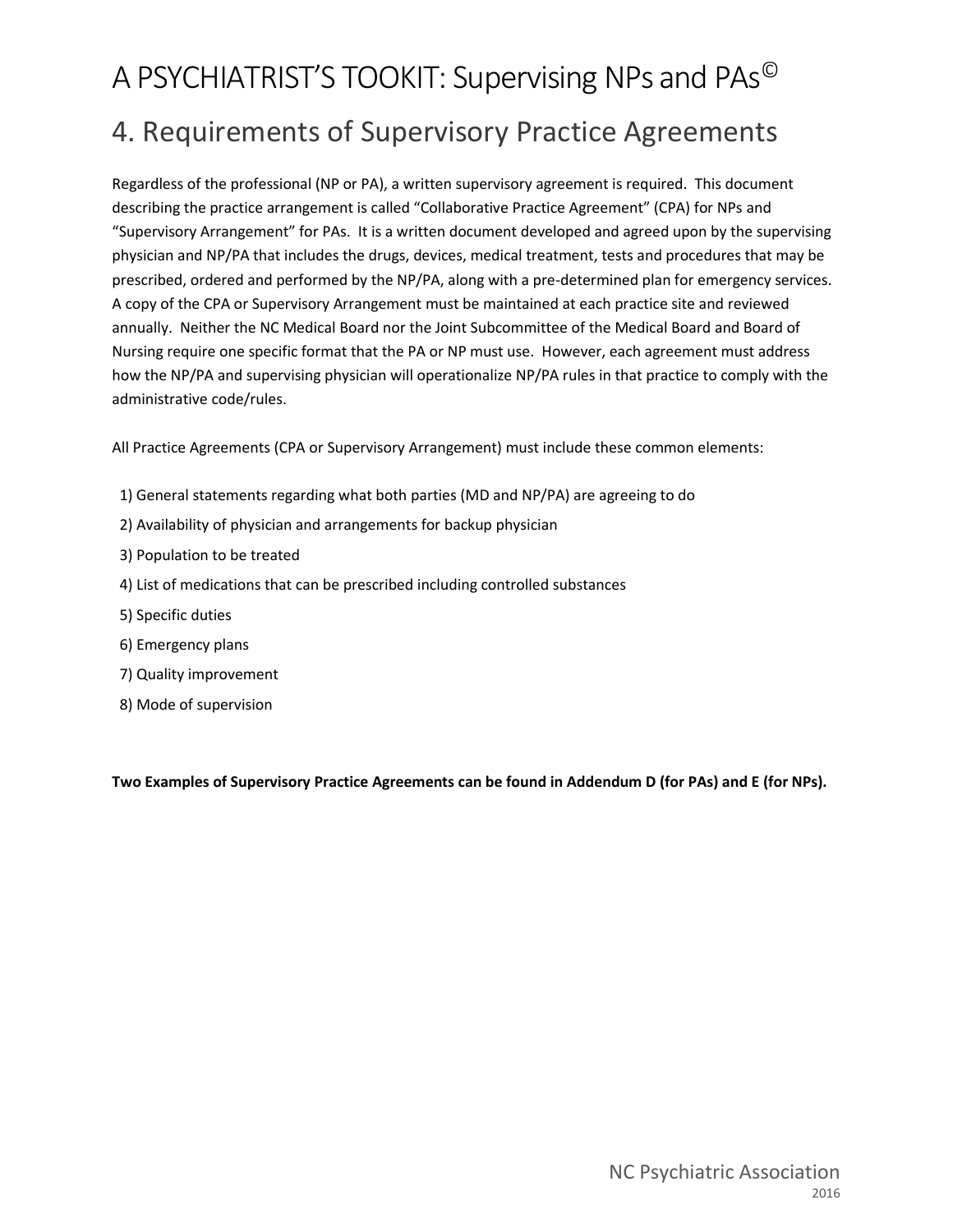# 5. Liability Implications of Supervision

### **Liability Implications When Supervising and Collaborating With Other Licensed Health Care Practitioners**

*Kristen Lambert, JD, MSW, LICSW, FASHRM Vice President, Psychiatric and Professional Liability Risk Management Group*

*Moira Wertheimer, JD, RN, CPHRM Assistant Vice President, Psychiatric Risk Management Group AWAC Services Company, a member company of Allied World*

Collaboration and supervision between medical disciplines are becoming increasingly common as there are more patients and fewer psychiatrists to provide direct care. Nurse practitioners (NPs) and physician assistants (PA) are becoming more widely used in psychiatry. When supervising or collaborating with other licensed healthcare practitioners such as NPs and PAs, there are a number of factors to consider.

First, it is crucial to know what your relationship is and define your role whether you are the other provider's supervising physician or if another physician is in that role. There are state guidelines which you must adhere to if in a supervisory role working with NPs and PAs. As such, be aware of the requirements set forth by the North Carolina Medical Board (NCMB) and the regulations set forth under North Carolina law. It is also important to be aware of your role within the agency/clinic. There may be differing liability risks if in the role as a partner/shareholder versus an independent contractor.

Second, if you are not in a supervisory role, is it a collaborative relationship where there is shared responsibility of the patient? Whether in a supervisory or collaborative relationship, this should be identified at the outset of your relationship. It is important that you have an agreement in place with your agency/hospital/other licensed healthcare provider prior to beginning. Again, it is important that you are aware of your responsibilities with respect to Collaborative Practice Agreements (CPAs) and Supervisory Arrangements (SA) as set forth under the NCMB and North Carolina law.

If either in the role as a supervisor or in a collaborative role, it is important to know if you will be requested to "sign off" on another provider's treatment notes/plan. Even if you are not in the role as the "supervising physician" and the other provider had a bad outcome and a lawsuit is brought, you may be included in the case as a defendant by nature of your role in signing off on the note/plan. If being requested to "sign off," this may have liability implications even if you did not have any involvement with the patient. In other words, know what you are signing off on.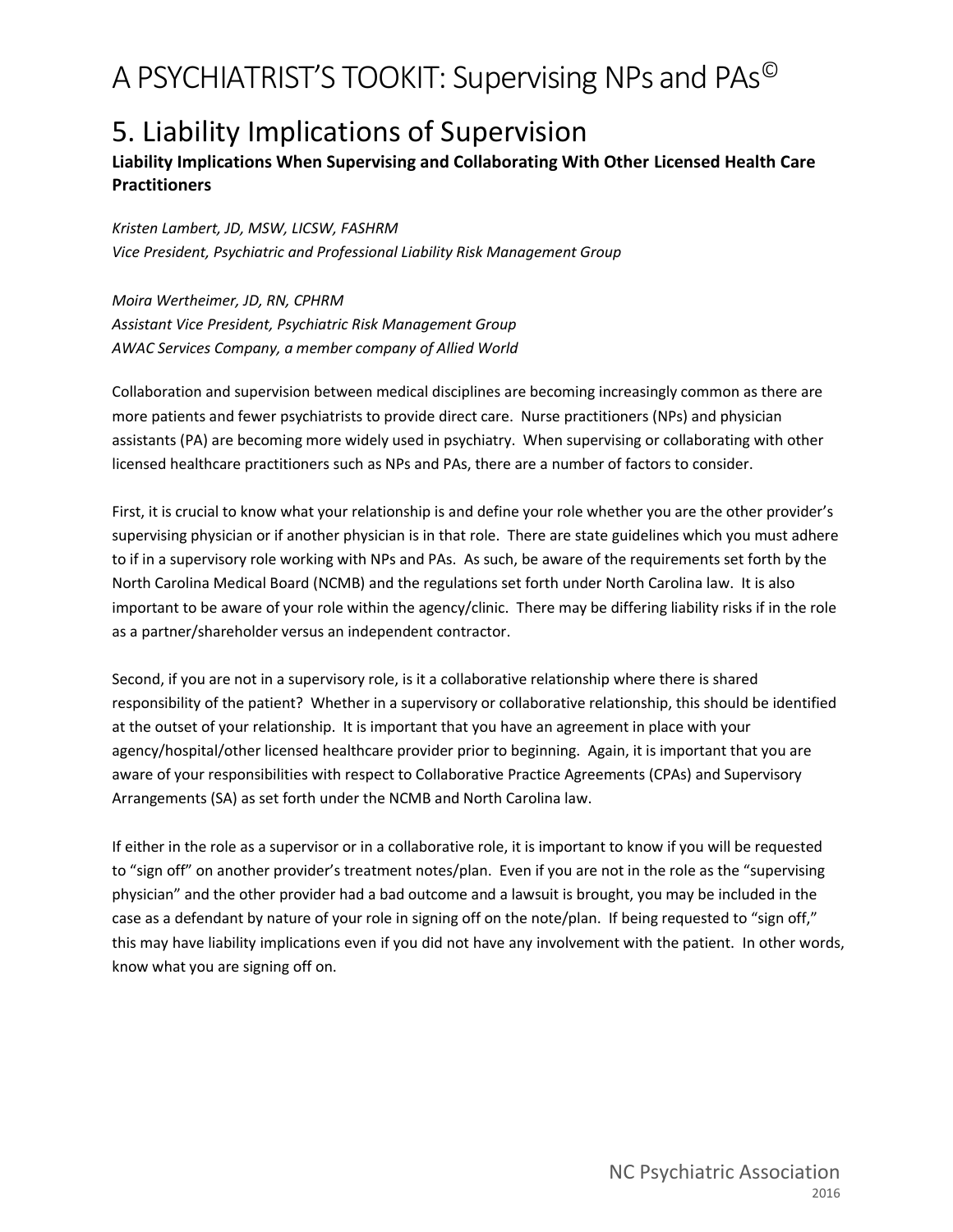#### **Liability Implications, continued**

### **Conclusion**

In order to minimize liability exposure, it is important that all parties involved in the collaborative/supervisory relationship understand and abide by all aspects of North Carolina and federal law. Prior to entering such an arrangement, it is prudent for the psychiatrist to consult with a local attorney and/or risk management professional.

### **Risk Management Tips**

- Understand your state and federal laws and regulations.
- Adhere to ethical guidelines (APA's The Principles of Medical Ethics with Annotations Especially Applicable to Psychiatry).
- Be aware of your employment contractual obligations and the policies and procedures of your agency/clinic.
- Define your role and have a clear delineation of responsibility. Know what your responsibilities are for patient care.
- Whether in the role of supervisor or collaborator, it is important to maintain effective communication, including documentation.
- Keep in mind you may be held liable for the acts of those you supervise. Be aware of the education, training, and experience of the other provider and ensure that sufficient supervision is provided.
- If in a supervisory or collaborative arrangement, ensure that you adhere to state regulations and have a collaboration agreement in place. It is important to have an attorney review the agreement on your behalf prior to signing to ensure you are aware of your responsibilities. Should you deviate from the agreement, ensure you are following the regulatory guidelines set forth in North Carolina.
- If you have questions, it is important to discuss them with a local attorney or your risk management professional.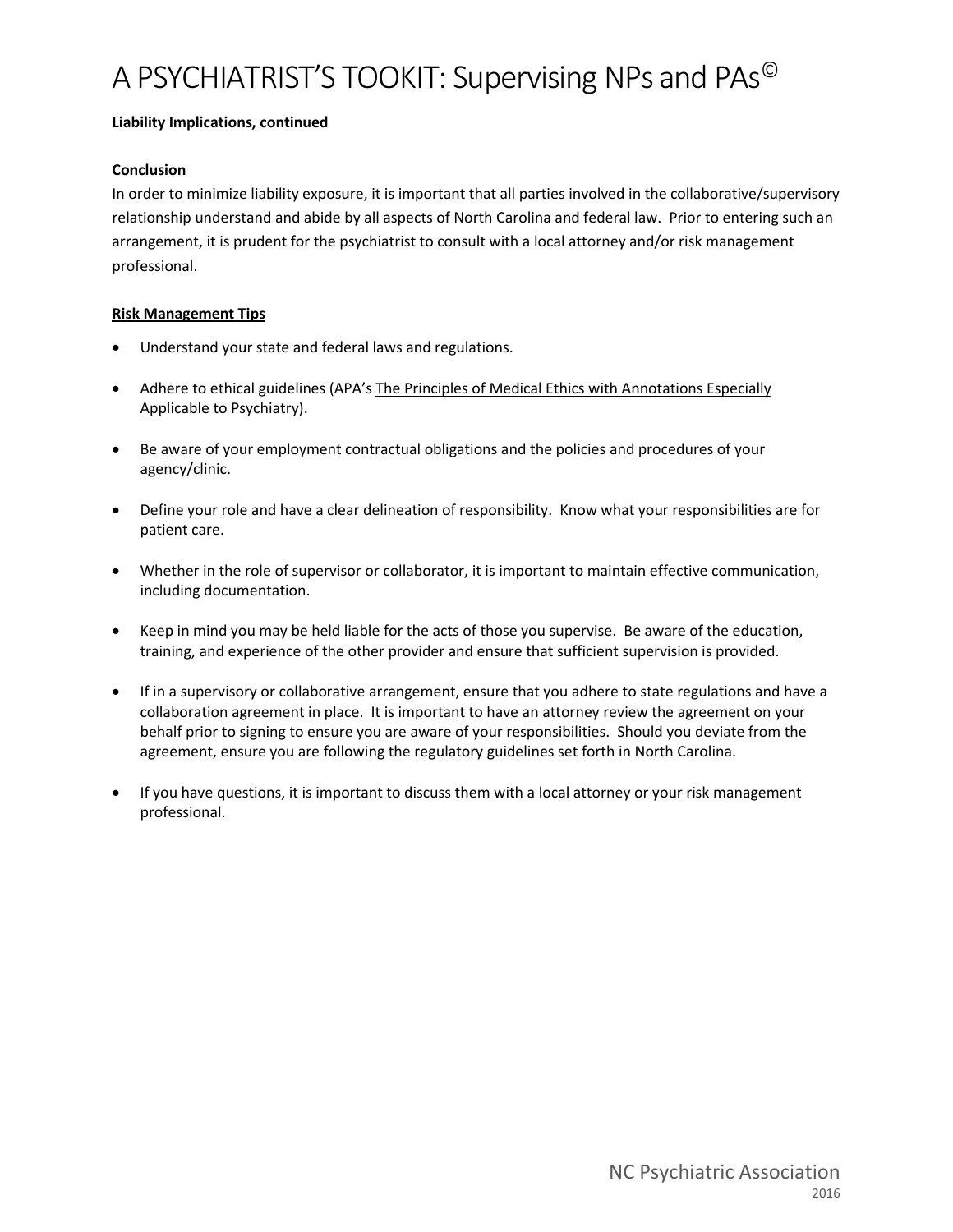# 7. In Conclusion

There are a number of reasons why psychiatrists should be encouraged to provide supervision to NP/PAs in their regions. When an NP/PA is appropriately supervised and engaged in a collaborative effort, access to good psychiatric care is improved and the mental health workforce grows and strengthens. Through extension, a psychiatrist is able to oversee the health care treatment of more patients, particularly relevant in areas with limited resources. NP/PAs play an important role in the health care delivery system, and when they are unable to procure quality supervisors, the system fails.

There are even more reasons why psychiatrists should assess the quality of the supervision they are providing. Providing strong, effective supervision protects your medical license, earns you respect in your community as a quality provider, strengthens the safety net for the patients in your region, and offers mutually beneficially opportunities to improve. In addition, as the healthcare delivery system evolves into one patterned on teambased care, a psychiatrist's ability and proficiency in providing supervision, overseeing quality, and understanding quality improvement processes, will be in high demand.

And the final reason why psychiatrists can and should provide meaningful supervision to other professionals: physician satisfaction. All of the physicians involved in developing this toolkit described the professional relationship as meaningful and valuable in their own practice of medicine.

This toolkit has tried to put important information, intriguing ideas, and helpful checklists and templates in your hands. There are probably many questions that have not been answered in the attempt to be succinct. Please call the NCPA office to ask or to offer your own suggestions.

There are different ways to provide supervision and review care, and it is very important that psychiatrists develop a plan to ensure that the care provided meets all requirements, is evidence based, and is of high quality. By doing this, psychiatrists can help ensure that all patients have access to good psychiatric care and better meet the needs of underserved areas in North Carolina.

# Resources

NC Board of Nursing FAQs for Nurse Practitioners: <http://www.ncbon.com/dcp/i/nursing-practice-nurse-practitioner-faq--nurse-practitioner-np>

### NC Medical Board FAQs for Physician Assistants:

[http://www.ncmedboard.org/resources-information/faqs/physician\\_assistant](http://www.ncmedboard.org/resources-information/faqs/physician_assistant)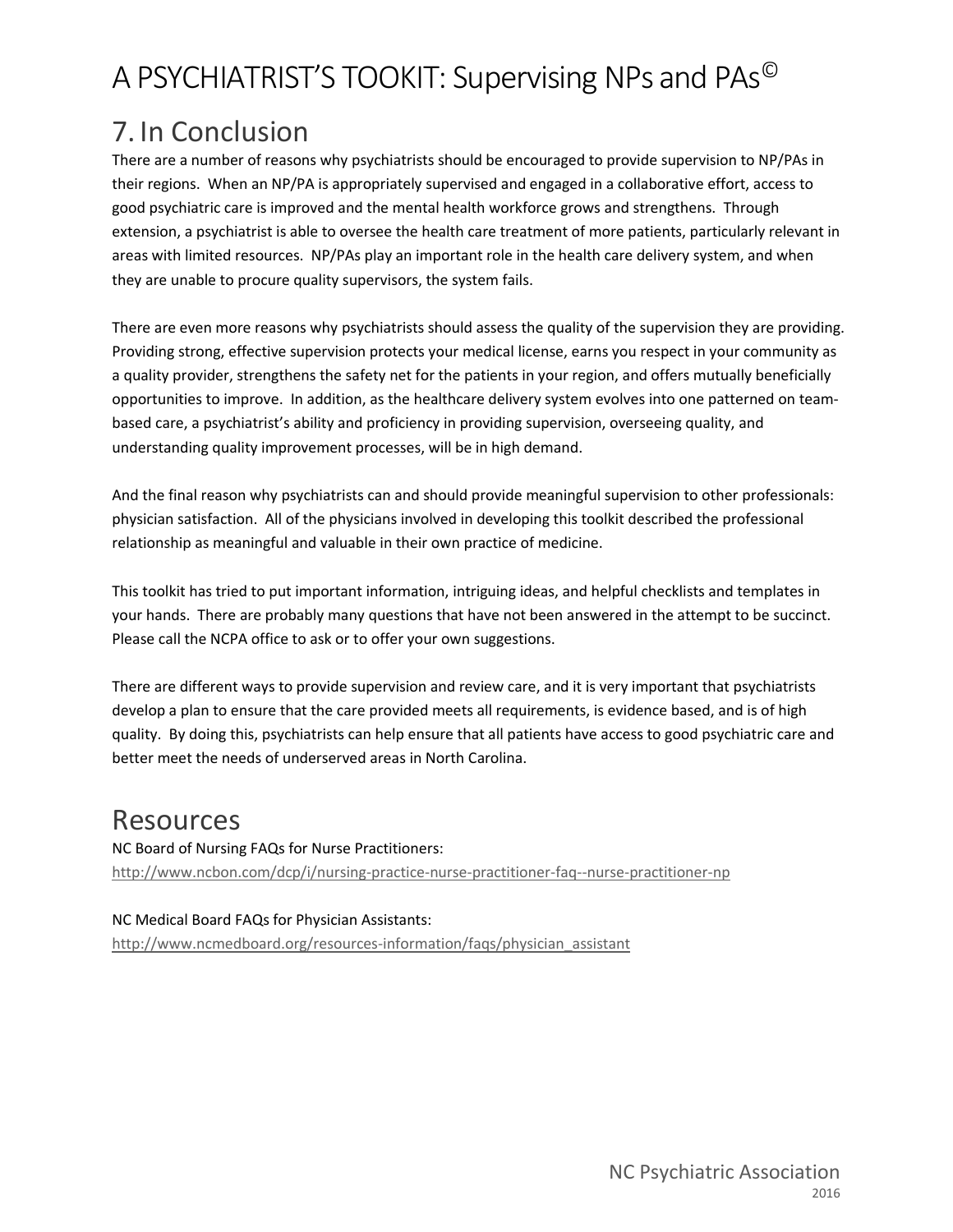# Addendum A.

### **"Supervision of Midlevel Practitioners: How much is enough?"**

Janelle Rhyne, MD; Forum #3, 2008 (newsletter of the NC Board of Medical Examiners)

On a basic level, we all know what it means to supervise someone. But how much supervision is appropriate when it comes to the physician's duty to oversee physician assistants or nurse practitioners?

There is no one right answer. The level of supervision expected by the North Carolina Medical Board depends on a range of factors, such as the number of practitioners under a physician's supervision and whether supervisor and supervisee practice at the same physical location. Each professional relationship will look different, based on the unique circumstances of each case. The bottom line—which all physicians who supervise midlevel practitioners would do well to keep in mind—is that the physician is ultimately responsible for ensuring that high quality medical care is provided to each patient. Physicians also should understand that they may be held accountable if they fail to provide adequate oversight or if PAs or NPs under their supervision make errors or exhibit poor clinical judgment.

This article will review the NC Medical Board's position on supervision of midlevel practitioners and provide an overview of the corresponding rules and regulations. It also will cover some of the common problems that arise.

#### **First, a little context**

It's never been more critical for supervising physicians to understand their obligation to provide adequate oversight. Midlevel practitioners are an increasingly important part of how we deliver primary care in North Carolina. Between 1996 and 2005, the number of PAs practicing in North Carolina increased by 100 percent, according to an analysis published in 2007 by researchers at the Cecil G. Sheps Center for Health Services Research. The number of NPs in the state increased 220 percent over the same period, according to the same research. As of October, nearly 10 percent of all physicians licensed by the NC Medical Board supervised one or more PAs. Nearly 8 percent supervised one or more NPs.

Some of these midlevel practitioners see patients at locations where there is no physician on-site and little face-to-face interaction with the supervising physician. In recent years, North Carolina and other states have seen rapid growth of "retail" health clinics in drug and discount stores. These clinics, which handle a set menu of common ailments, are typically staffed exclusively by nurse practitioners whose clinical practice is overseen by offsite physicians. The Board has observed that the level of supervision at such clinics varies widely. Even when midlevel practitioners work at the same practice location as their supervisors, it is no guarantee that adequate oversight is in place.

The Board frequently reviews and takes regulatory action in cases in which the level of supervision of PAs and NPs is an issue. Sometimes the cases involve administrative or procedural issues. This category might include such conduct as a PA seeing patients before receiving a confirmation of intent to practice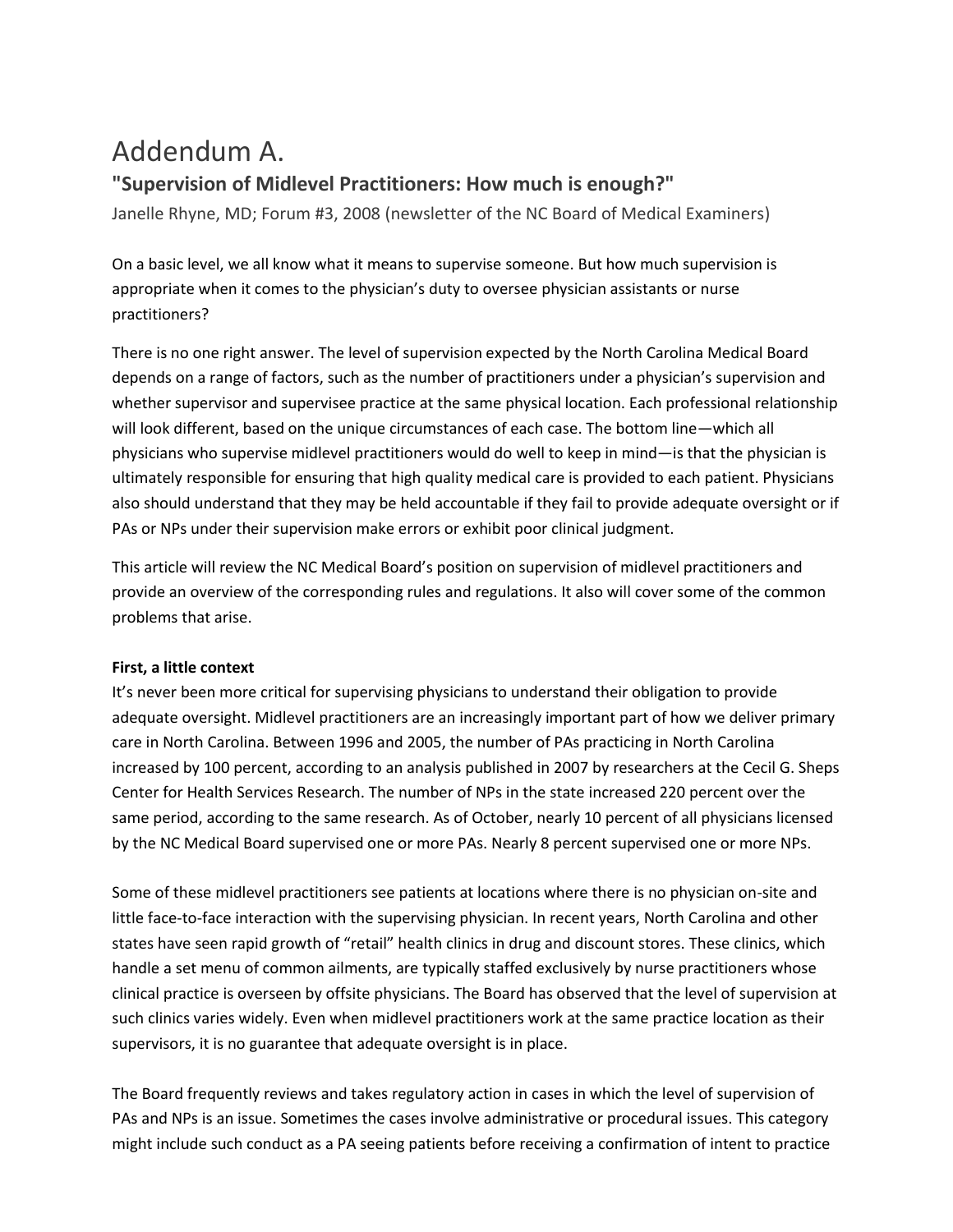### **"Supervision of Midlevel Practitioners," continued**

from the NCMB or failure on the physician's part to meet a midlevel practitioner in person and observe that person's clinical practice before agreeing to supervise. It's not uncommon for supervising physicians to be disciplined for keeping insufficient documentation of quality improvement meetings or having no, or inadequate, scope of practice and prescriptive authority documents.

The Board also reviews many cases that involve quality of care provided by midlevel practitioners. In one recent case, a PA failed to properly diagnose abdominal aortic aneurysm in a patient who later died. The case led to a malpractice payment on the behalf of the PA. After reviewing the facts of the case (the Medical Board reviews every new malpractice payment made on behalf of each NC licensee) the NCMB issued Public Letters of Concern to both the PA and the supervising physician, who had signed off on the midlevel practitioner's diagnosis. Prescribing problems also generate a fair number of cases. For example, a PA or NP might prescribe controlled substances without adequately documenting the need or prescribe to family members. It is fairly typical for the Board to discipline both the midlevel practitioner and the physician in these types of cases, resulting in public records for each practitioner.

#### **So what is appropriate supervision?**

The NCMB recognizes that determining the right level of supervision is no easy matter. There are numerous possible practice settings and supervisory situations, as well as a spectrum of skill and experience levels among supervised practitioners. Appropriate supervision will be different for each and every situation. However, North Carolina statute and administrative rules set out basic criteria. Following these requirements conscientiously when you establish supervisory relationships is the best defense against future problems.

The rules that pertain to supervision of PAs and NPs are too lengthy and complex to fully cover in this article. Briefly, rules for establishing the supervisory relationships among PAs, NPs and supervising physicians require:

- That the PA or NP file, respectively, an 'intent to practice' or 'approval to practice' form with the appropriate regulatory board(s) and obtain confirmation of its receipt and/or approval before performing medical acts, tasks or functions under the supervising physician. PAs must file this form with the NCMB. NPs, who are dually approved by the NC Board of Nursing and the NCMB, must submit the 'approval to practice' form to both the NCMB and NCBON.
- That the PA or NP work with the primary supervising physician to create a written document that outlines in detail the practice arrangement, including scope of practice, duties, responsibilities and terms for prescribing and dispensing of drugs and medical devices. The delegation of medical tasks must be appropriate to the skill level and competence of the PA or NP. This document must be signed by both the supervisee and the supervising physician(s).
- That a process for evaluation of the supervisee's performance be established.
- That the PA or NP receive from the supervising physician written instructions for prescribing, ordering and administering medical devices and a written policy for periodic review by the physician. In order to prescribe controlled substances, the midlevel practitioner must have a valid DEA registration and prescribe in accordance with all applicable policies and guidelines.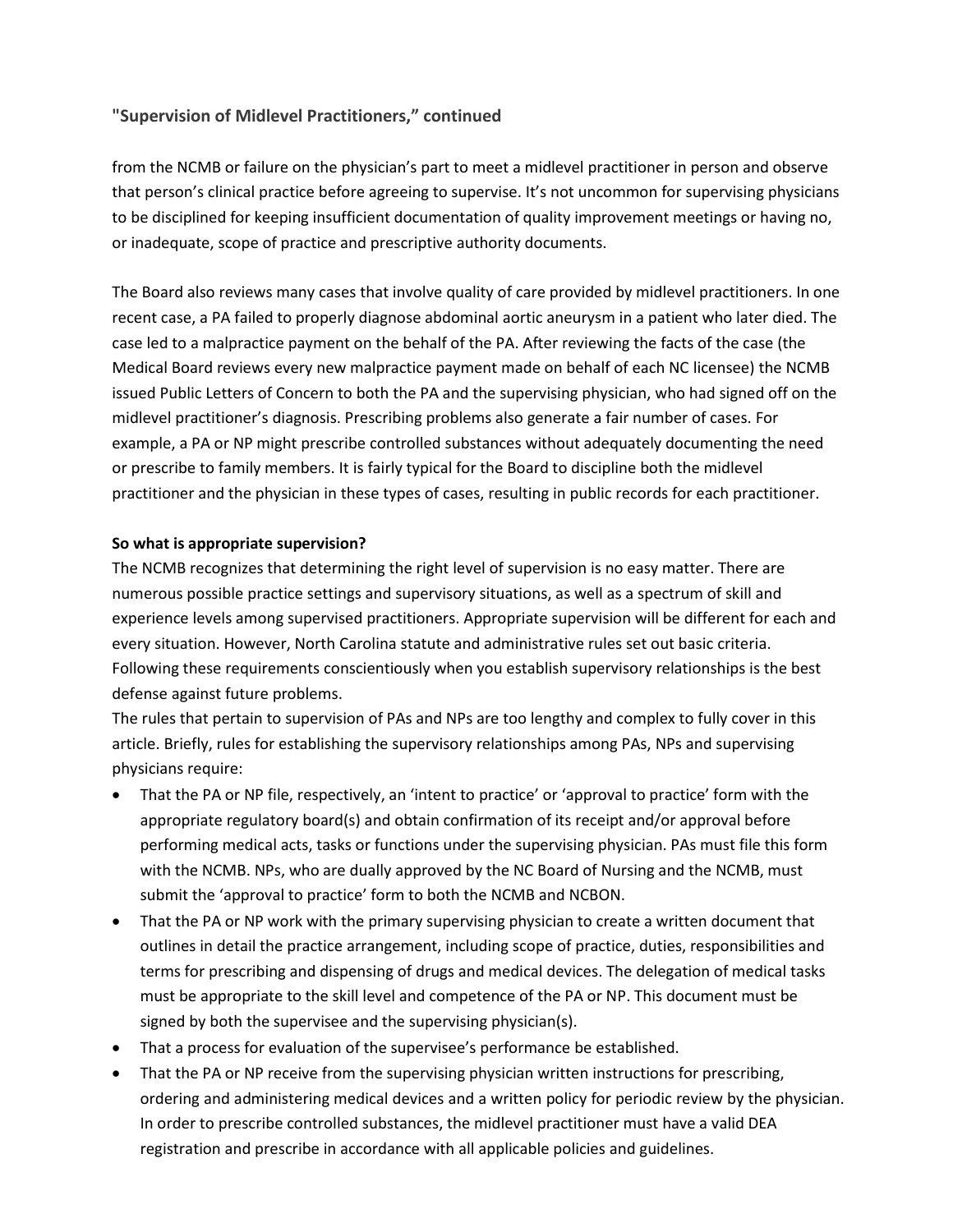### **"Supervision of Midlevel Practitioners," continued**

- For PAs in a new practice arrangement, meetings with the primary supervising physician must occur monthly for the first six months to discuss clinical matters and quality improvement (QI). After the first six months, such meetings must take place at least every six months. All meetings must be documented.
- Generally, the rules for established NPs entering a new practice arrangement mirror those for PAs. New NPs entering their first collaborative practice arrangement must meet more frequently with the supervising physician and meet additional requirements.
- That midlevel practitioners identify themselves clearly and appropriately. PAs should wear name tags identifying themselves as physician assistants; NPs should wear tags identifying themselves as nurse practitioners.

This is just a summary of the rules. The full texts include important requirements about the level of detail expected in collaborative practice agreements and supervisory arrangements, how often these documents must be reviewed and updated, how meetings should be documented and how long those records must be kept, among other subjects. Supervising physicians, NPs and PAs will want to become intimately acquainted with these requirements. The applicable rules and statutes can be found on the NCMB Web site, www.ncmedboard.org. Click on the tab marked 'For Physician Extenders/ Perfusionists' and select Rules and Regulations from the menu at the left of the page.

To further guide its licensees on the subject of physician supervision of midlevel practitioners, the NCMB in 2007 adopted a position statement titled, "Physician Supervision of Other Licensed Health Care Practitioners". The position emphasizes the Board's expectation that physicians provide adequate oversight and ensure that quality medical care is provided to patients seen by midlevel practitioners. It also lists several of the factors that help determine the appropriate level of supervision. The full text of the position statement is published below. It also can be found on the Board's Web site.

Finally, this year the Board established a random audit program to ensure compliance with rules and laws that govern PA supervision. A similar program for NPs has been established in conjunction with the NC Board of Nursing. Half of these audits are conducted by mail, with randomly selected practices completing forms to indicate compliance, and the other half are conducted by field investigators who visit practices in person. The purpose of the audits is to document compliance, which is consistent with excellence in clinical care. Practices are typically given the opportunity to correct any deficiencies in their supervisory arrangements with PAs and NPs. However, some audits may turn up problems that may lead the NCMB to take disciplinary action.

I encourage any physicians who supervise midlevel practitioners—or are contemplating such relationships —to become thoroughly familiar with what is required before Board investigators knock on their doors.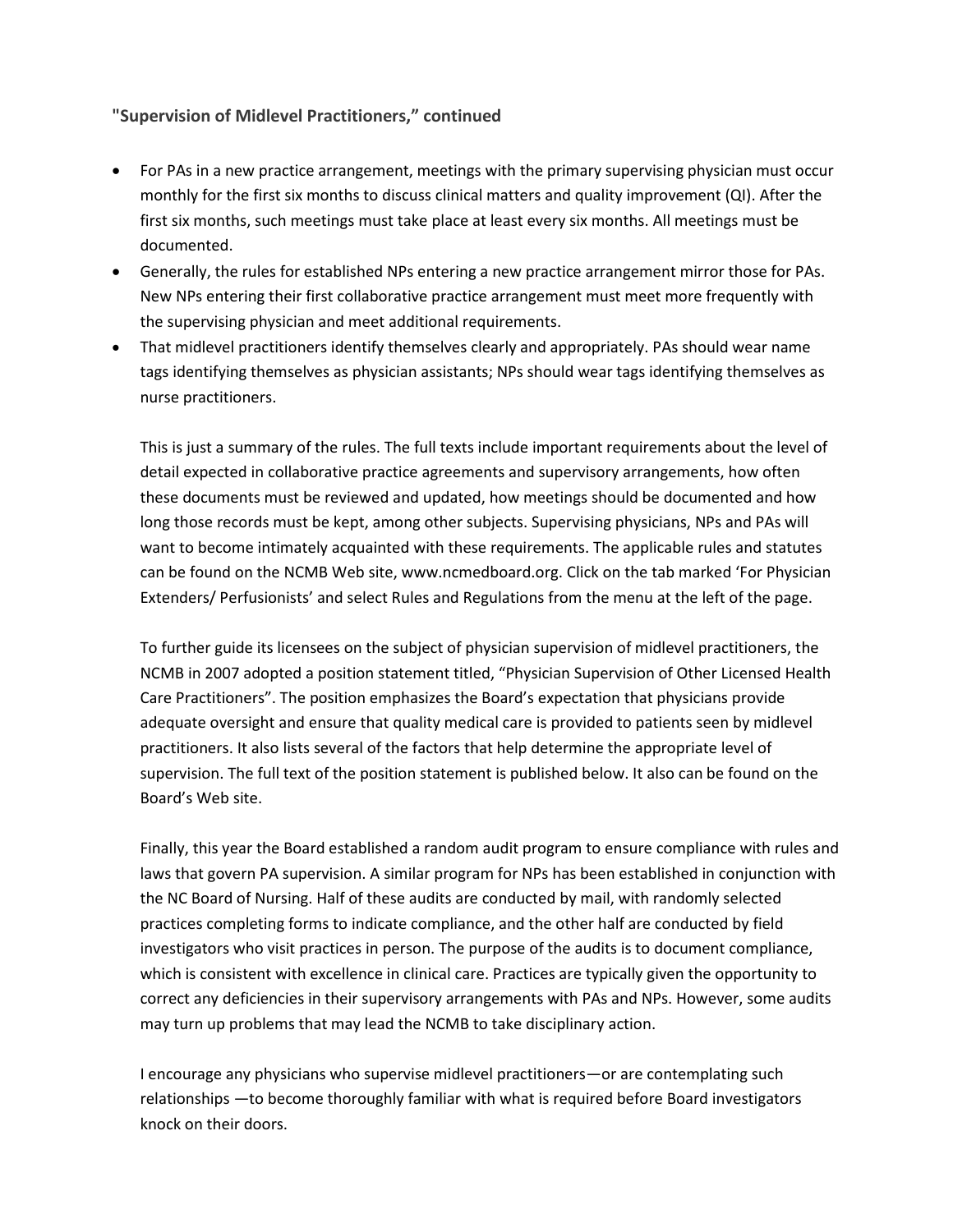### **"Supervision of Midlevel Practitioners," continued**

### **PA documents you must have on site**

- Proof of licensure and registration
- Statement of supervisory arrangement with primary supervising physician (Scope of Practice)
- Signed and dated record of meetings between primary supervising MD and PA relevant to clinical problems and QI measures
- List of all back-up supervising physicians, signed and dated by MDs (primary and backups) and PA
- Written prescribing instructions to include written policy for periodic review of these instructions by primary supervising MD
- DEA registration and pharmacy permit, if applicable

### **NP documents you must have on site**

- Proof of RN licensure, registration and approval to practice
- Proof of registration and national certification if applicable
- List of all back-up supervising MDs, signed and dated by primary and back-up MDs and NP
- Collaborative Practice Agreement with documentation and annual protocol review
- CE documentation
- QI process documents to include documentation of NP-MD consultation meeting
- DEA Registration and Pharmacy Permit, if applicable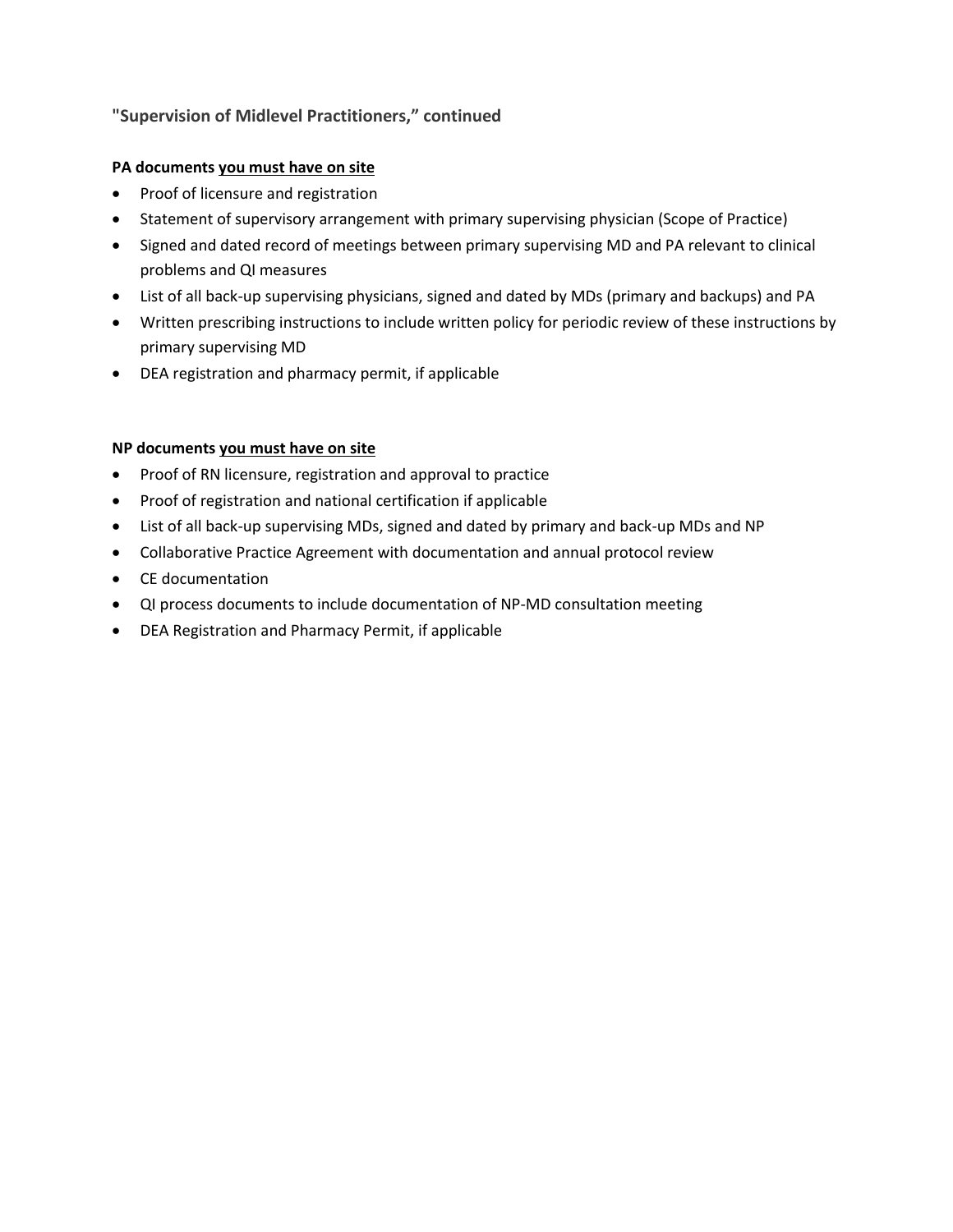# Addendum B.

### **CHECKLIST FOR SUPERVISION**

Date:

Name of NP/PA:

Name of Supervising Physician:

### **Check When Complete**

**\_\_\_\_\_ 1. Documents in Order and On Site** 

\_\_\_\_ a. licensure and registration

\_\_\_\_ b. Supervisory Arrangement or Collaborative Practice Agreement

\_\_\_\_ c. Primary and Back-up Supervising Physicians (Signed and Dated)

\_\_\_\_ d. DEA registration and pharmacy permit (if applicable)

\_\_\_\_ e. Written Prescribing Instructions (PA's only)

\_\_\_\_ f. CE documentation

**2.** QI Topic for this meeting: **can be a contract to a contract of the contract of the contract of the contract of the contract of the contract of the contract of the contract of the contract of the contract of the contra** 

\_\_\_\_ 3. Areas for Improvement:

4. Chart review (related to QI topic covered)

\_\_\_\_ Adequate documentation of symptoms

\_\_\_\_ Medications prescribed and documented

\_\_\_\_\_ Side effects

\_\_\_\_ 5. Case Presentation: \_\_\_\_ Oral \_\_\_\_ Written\_\_\_\_ Video

\_\_\_\_ 6. Follow up of last QI areas for improvement

\_\_\_\_ 7. Other concerns addressed: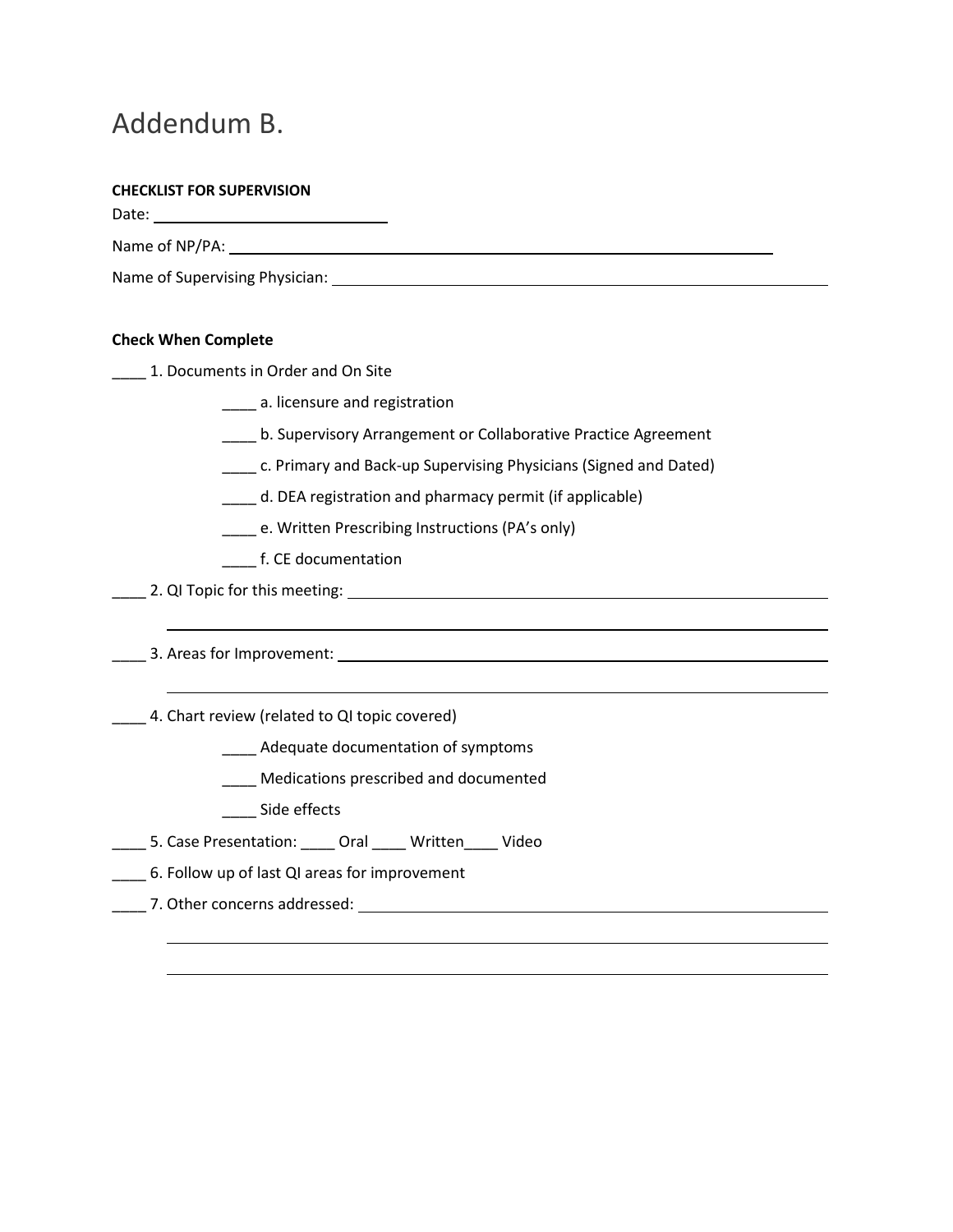# Addendum C.

### Quality Improvement Meeting Form (SAMPLE)

QUALITY IMPROVEMENT PROCESS – DOCUMENTATION FOR MEETINGS SHALL INCLUDE:

- 1. CLINICAL ISSUES DISCUSSED (practice relevant clinical issues):
- 2. PROGRESS TOWARD IMPROVING OUTCOMES:

\_\_\_\_\_\_\_\_\_\_\_\_\_\_\_\_\_\_\_\_\_\_\_\_\_\_\_\_\_\_\_\_\_\_\_\_\_\_\_\_\_\_\_\_\_

3. RECOMMENDATIONS (IF ANY) FOR CHANGES IN TREATMENT PLAN:

\_\_\_\_\_\_\_\_\_\_\_\_\_\_\_\_\_\_\_\_\_\_\_\_\_\_\_\_\_\_\_\_\_\_\_\_\_\_\_\_\_\_\_\_\_ NP/PA Signature Date

MD signature Date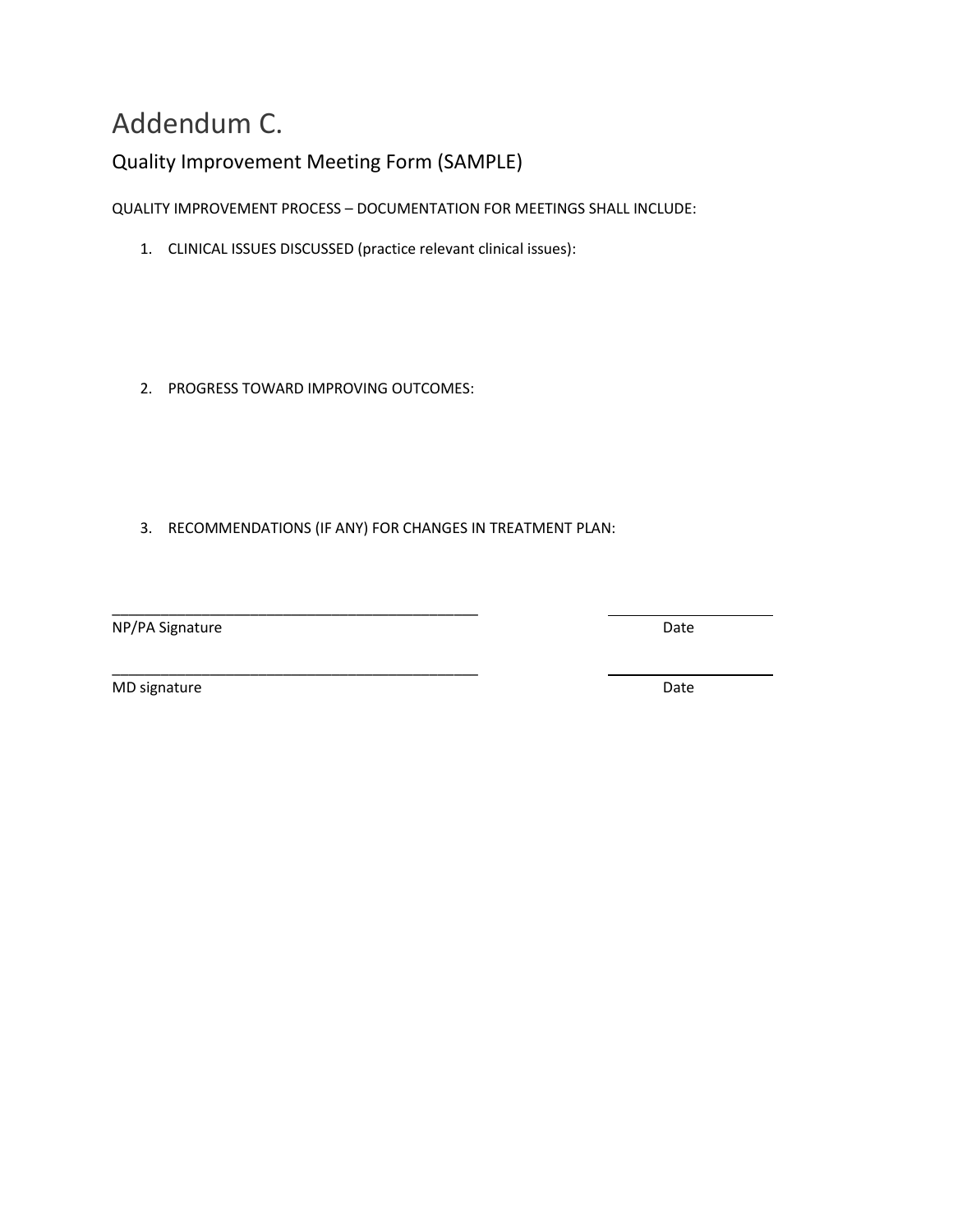# Addendum D.

### (Sample) Supervisory Agreement for Physician Assistant

Mental health services may be provided by a physician assistant to children, adolescents, adults, and geriatric patients. Services provided may include: psychiatric evaluation, diagnosis, and treatment. This may include management of both acute and chronic mental illness.

As primary supervising physician, (ENTER PHYSICIAN NAME), I agree to:

- A. Be available for face to face or telephone consultation, collaboration and necessary referrals during office hours
- B. Meet periodically to discuss clinical issues
- C. Be available for supervision as defined in the protocol for management of clinical problems, evaluation of care and improvement of patient outcomes.

As physician assistant, (ENTER PA NAME), I agree to:

- A. Utilize mutually developed practice protocols, and consult and collaborate on clinical problems and refer as needed
- B. Prescribe medications from the formulary and consult when needed for those medications not approved in the formulary
- C. Maintain a record of consultations
- D. Document and maintain a record of supervision

Dr. (ENTER NAME) and (ENTER PA NAME) agree to the ongoing development of this relationship and evaluation formally and informally. The objective, practice goals, protocols, and details of the supervisory arrangement will be reviewed on a yearly bases.

Dr. (ENTER NAME) and (ENTER PA NAME), as parties to the supervisory arrangement, are responsible and accountable for performing in accord with the supervisory arrangement and within their separate and distinct scopes of practice.

\_\_\_\_\_\_\_\_\_\_\_\_\_\_\_\_\_\_\_\_\_\_\_\_\_\_\_\_\_\_\_\_\_\_\_\_\_\_\_\_\_\_\_\_\_\_\_\_\_\_\_\_\_

Agreed to by:

ENTER DOCTOR NAME

ENTER PA NAME

APPROVAL DATE:  $\blacksquare$ 

REVIEW DATE: \_\_\_\_\_\_\_\_\_\_\_\_\_\_\_\_\_\_\_\_\_\_\_\_\_\_\_\_\_\_\_\_\_\_\_\_\_\_\_\_\_\_\_\_\_\_\_\_\_\_\_\_\_\_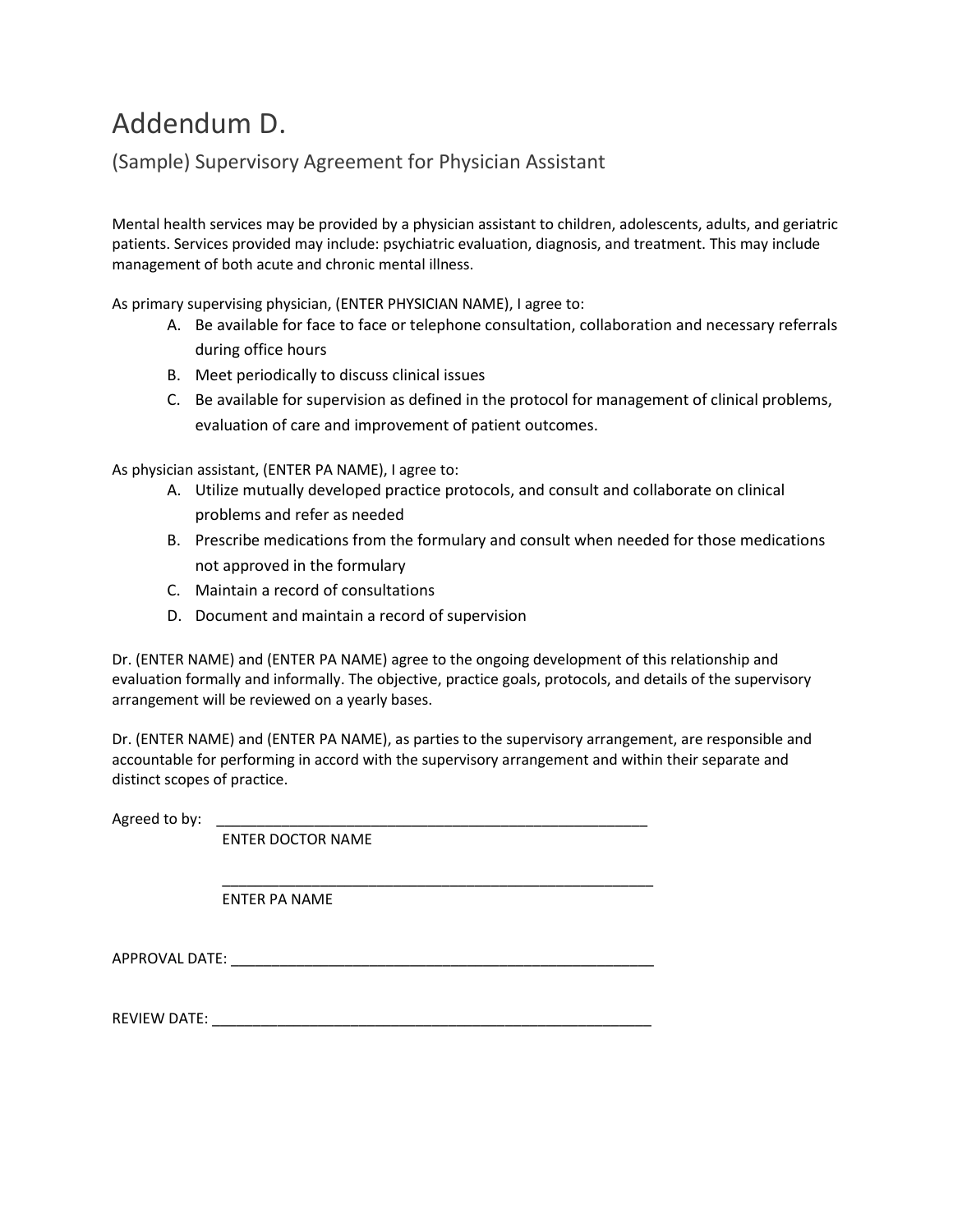# **Annual Reviews of Supervisory Arrangement**

| Physician Assistant                  | Date |  |
|--------------------------------------|------|--|
| <b>Primary Supervising Physician</b> | Date |  |
| Physician Assistant                  | Date |  |
| <b>Primary Supervising Physician</b> | Date |  |
| Physician Assistant                  | Date |  |
| <b>Primary Supervising Physician</b> | Date |  |
| Physician Assistant                  | Date |  |
| Primary Supervising Physician        | Date |  |
| Physician Assistant                  | Date |  |
| <b>Primary Supervising Physician</b> | Date |  |
| Physician Assistant                  | Date |  |
| <b>Primary Supervising Physician</b> | Date |  |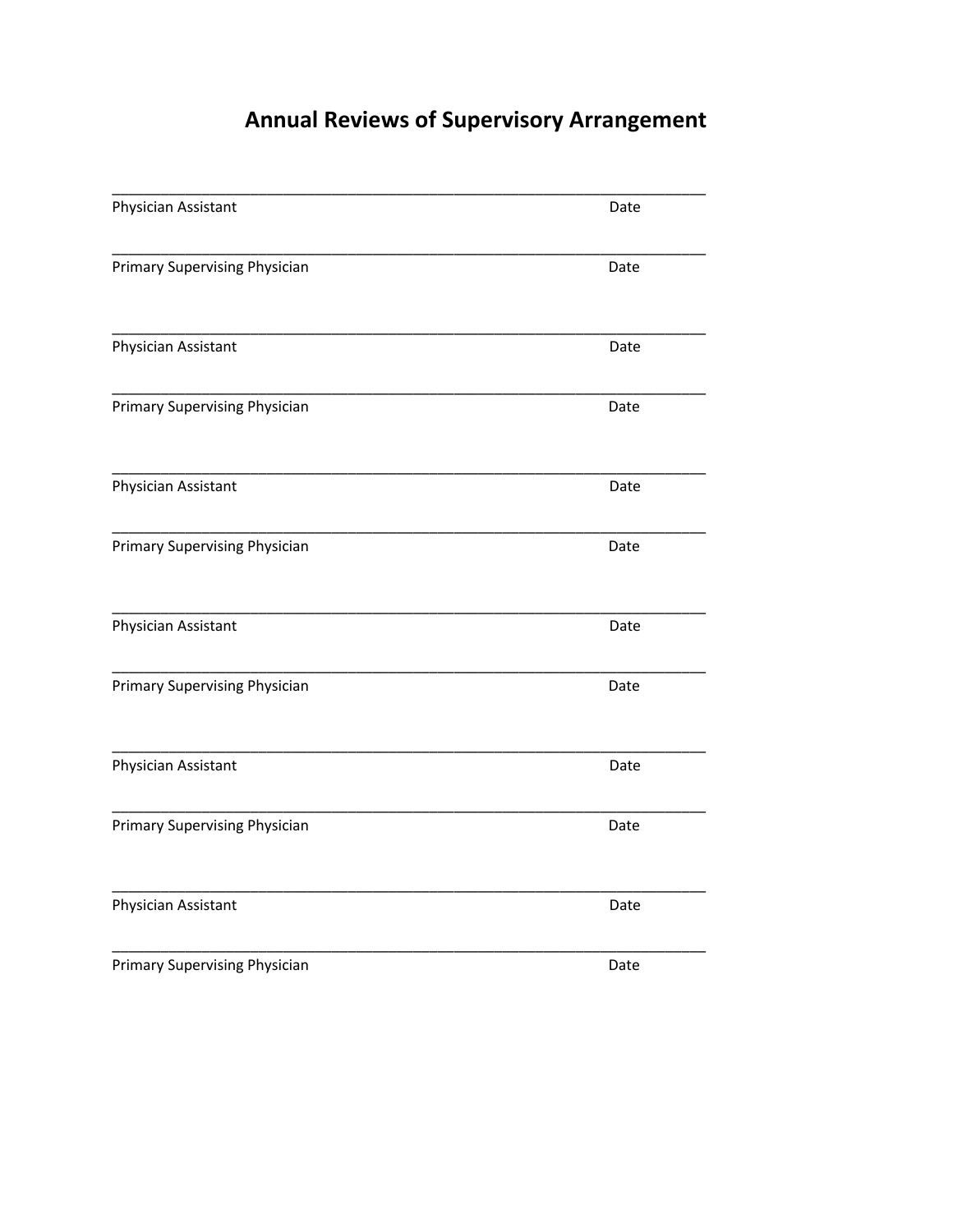#### **PROTOCOLS FOR SUPERVISORY ARRANGEMENT**

#### A. Availability of supervising physician

The primary supervising physician is available on a continuous basis during Physician Assistant working hours. This can be done by direct communication or telecommunication. In the absence of the primary supervising physician, a backup supervising physician will be available.

#### B. Populations treated

Children 5 and up, adolescents, adults, and geriatric patients; clinical problems treated will include but not be limited to schizophrenia, depressive disorders, mood disorders, anxiety, adjustment disorder, Developmental Disabilities, ADHD, and other disruptive behavioral disorders

- C. Specific duties include but are not limited to:
	- □ Regularly scheduled hours of work
	- □ Initial psychiatric assessments
	- □ Documentation of assessment/evaluation findings
	- □ Medication evaluation for returning patients
	- □ Interpretation of assessment and diagnostic findings
	- □ Establish diagnoses and formulation of treatment plan and recommendations
	- □ Prescribe medications and prescribing treatments and any other therapeutic measures
	- □ Dispense samples for all formulary categories
	- □ Order laboratory, EKG, and other diagnostic tests
	- $\Box$  Counsel education and guide patients and families on various aspects of illness, their treatment and other resources available to them
	- $\Box$  Brief therapy with patient and or family
	- $\Box$  Refer to other health care providers for medical consultation as appropriate
	- $\Box$  Plan for situations beyond the control and expertise of the NP/PA
	- □ Consult with and refer to other mental health care providers
	- $\Box$  Evaluation the success and appropriateness of services provided and health outcomes
	- $\Box$  Other duties as may, from time to time, be assigned by the primary supervising physician

#### PRESCRIBING MEDICATIONS

\*Controlled substances may be prescribed and ordered as allowed by the NC Medical Board. The PA will be responsible for maintaining an assigned DEA license.

#### Approved Formulary:

Any form or combination of the following generic classes of medications may be prescribed, ordered, or dispensed unless the medication is listed as excluded by the formulary:

- □ All antipsychotic medications
- □ All antidepressant medications
- □ All benzodiazepines
- □ All stimulants
- □ All alpha adrenergic agonists
- □ All mood stabilizers
- □ All antiparkinson agents
- □ All hypnotics
- □ All thyroid supplements
- □ All antihistamines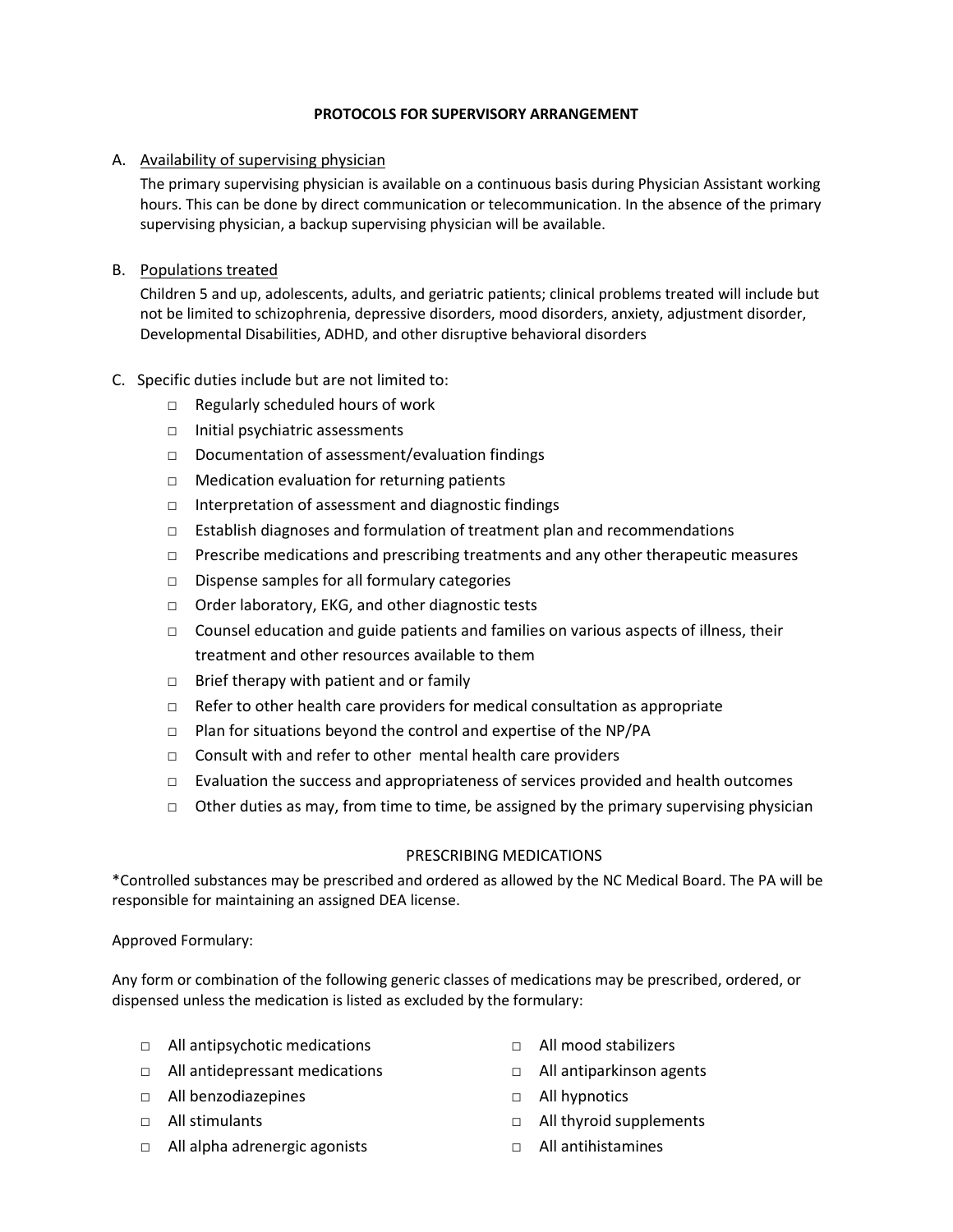- $\Box$  All medications available for treatment of tremors
- □ All medications available for treatment of dementia
- $\neg$  All medications available for ADHD treatment
- □ All trimonoamine modulators
- □ All nutritional Supplements

Other medications as appropriate for the treatment of medical conditions as indicated with the collaboration of the supervising physician.

### **PREDETERMINED PLAN FOR EMERGENCY SERVICES**

- 1. Immediate consultation with primary supervising physician or backup physician if necessary
- 2. If the situation is life-threatening, law enforcement or emergency medical services will be called
- 3. Family members or another contact person may be contacted to arrange for transportation for treatment or evaluation when needed
- 4. Arrange for petition by family, the nurse practitioner/physician assistant or other mental health employees if necessary and appropriate
- 5. Referral to 24 mental health emergency services as appropriate

#### **QUALITY IMPROVEMENT**

- 1. Meetings for supervision will be scheduled monthly for the first six months (ENTER DATES). Then supervision meetings will be held every six months and more frequently as needed.
- 2. Clinical problems will be discussed. This will include a review of 1-3 cases representative of the clinical problems treated. Discussion will consist of interventions used, response and progress toward goals and or a plan to improve outcomes
- 3. Documentation of the meetings including the discussion and ways to improve practice and outcomes will be maintained. This will be signed by both the physician and the PA
- 4. The supervisory arrangement will be reviewed yearly during supervision

\_\_\_\_\_\_\_\_\_\_\_\_\_\_\_\_\_\_\_\_\_\_\_\_\_\_\_\_\_\_\_\_\_\_\_\_\_\_\_\_\_\_\_\_\_\_\_\_\_\_\_\_\_\_\_\_\_\_\_\_\_\_\_\_\_\_\_\_\_

5. The physician assistant and the supervising MD will meet at other times as needed to review clinical problems, interventions and treatment issues of patients.

### **PHYSICIAN ASSISTANT-PHYSICIAN SUPERVISION**

Occurs by various modes:

- 1. Direct consultation with PA and patient
- 2. Verbal reporting with presentation, consultation, and review of individual patient treatment and outcomes
- 3. Review of clinical records, plans of treatment and face to face conferences as needed regarding assessment, treatment, and outcomes of patients.

NAME OF MD

\_\_\_\_\_\_\_\_\_\_\_\_\_\_\_\_\_\_\_\_\_\_\_\_\_\_\_\_\_\_\_\_\_\_\_\_\_\_\_\_\_\_\_\_\_\_\_\_\_\_\_\_\_\_\_\_\_\_\_\_\_\_\_\_\_\_\_\_\_

NAME OF PA DATE OF PARTICLE AND DESCRIPTION OF PARTICLE AND ALL ASSESSED. THE OWNER WAS ARRESTED FOR DATE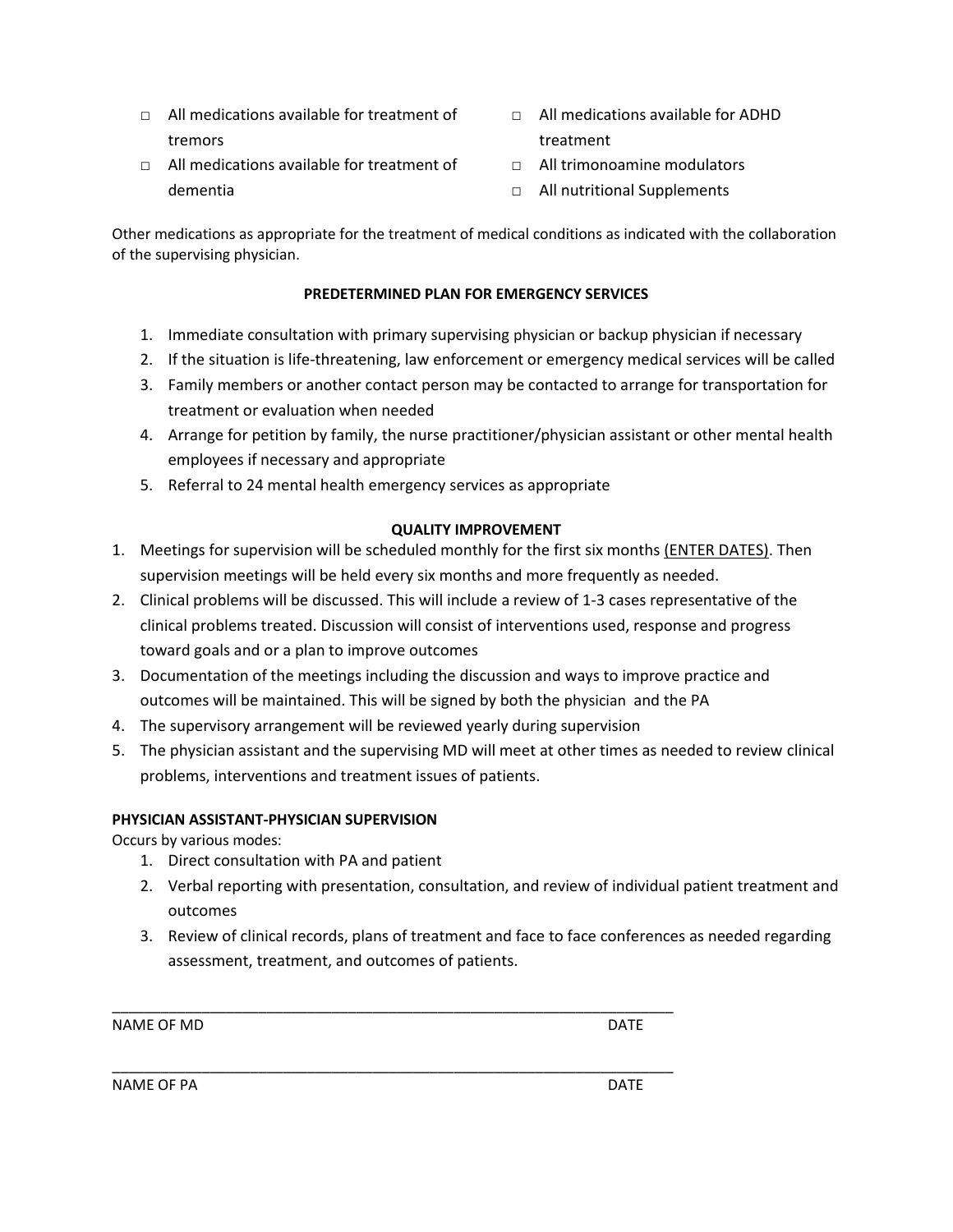# Addendum E.

### Collaborative Practice Agreement for Nurse Practitioner (SAMPLE)

### **A. Purpose**

The purpose of this document is to describe the scope of practice for the nurse practitioner (NP) who signs this agreement, as well as, provide written authorization by the supervising physician for the NP to initiate and provide psychiatric and medical care for the consumers of \_\_\_\_\_\_\_\_\_\_\_\_\_\_\_\_\_\_\_\_\_\_\_\_\_\_(agency)

### **B. Scope of Practice and Medical Functions Authorized**

- 1. The NP is authorized to provide psychiatric and medical care under this collaborative practice agreement (CPA) in all outpatient office locations of above agency, and to any contracting agencies.
- 2. An NP, who is board certified as a family psychiatric/mental health nurse practitioner, is licensed to provide psychiatric and limited medical care, as defined by the ANA scope of practice to adult, geriatric and pediatric populations.
- *3.* The NP is authorized to provide the following medical functions. *(NOTE: This is sample language only to assist the practitioners in discussing and writing the medical functions authorized. Practicing outside the scope of a CPA is a basis for discipline. The CPA should provide authorization for the specific medical acts the NP will be performing.)*
	- a. Provides psychiatric diagnostic evaluations to assess for and determine psychiatric illness. Diagnoses that can be made include but are not limited to mood and anxiety disorders, psychotic disorders, disruptive behavior, developmental disorders, eating disorders, delirium and dementia, substance use disorders and personality disorders.
	- b. Request and interpret lab and other diagnostic procedures, such as EKGs, to rule out medical etiology for psychiatric illness or other medical conditions; and to assist in diagnosis, and monitoring for adverse effects from medications.
	- c. Request assessments/evaluations, as needed, to confirm or support diagnoses, or guide treatment, including but not limited to psychological and educational testing; speech/language, vision, and hearing assessment; neurological evaluation; or referral to their primary care physician.
	- d. Prescriptive Authority.
		- *i.* Drug categories that may and may not be prescribed by the NP (including controlled (II-V), legend, and over the counter drugs) are listed in Attachment A.
		- *ii.* May prescribe drugs commonly used in psychiatry following accepted standards of practice as recommended by either the American Psychiatric Association or the American Association of Child and Adolescent Psychiatry. These drugs may be prescribed "off label" (without FDA approval) if it is an accepted standard of practice.
		- *iii.* May only prescribe drugs for consumers being served above agency or any contracting agencies
		- *iv.* May provide pharmaceutical samples to consumers.
	- e. Provide on call coverage when scheduled.
	- f. Provide education to the consumer as indicated about psychiatric illness and, medication (including adverse effects).
	- g. Obtain consultation from the collaborating psychiatrist for complicated illnesses perceived by the NP to be beyond one's knowledge and skills.
	- h. Provide follow up services to consumers after surgical implantation of a vagal nerve stimulator, including computerized adjustment of device, to provide optimal response.
	- i. The NP may refer a consumer's care to the psychiatrist if the NP feels the case exceeds the NP's scope of practice which was part of their graduate curriculum.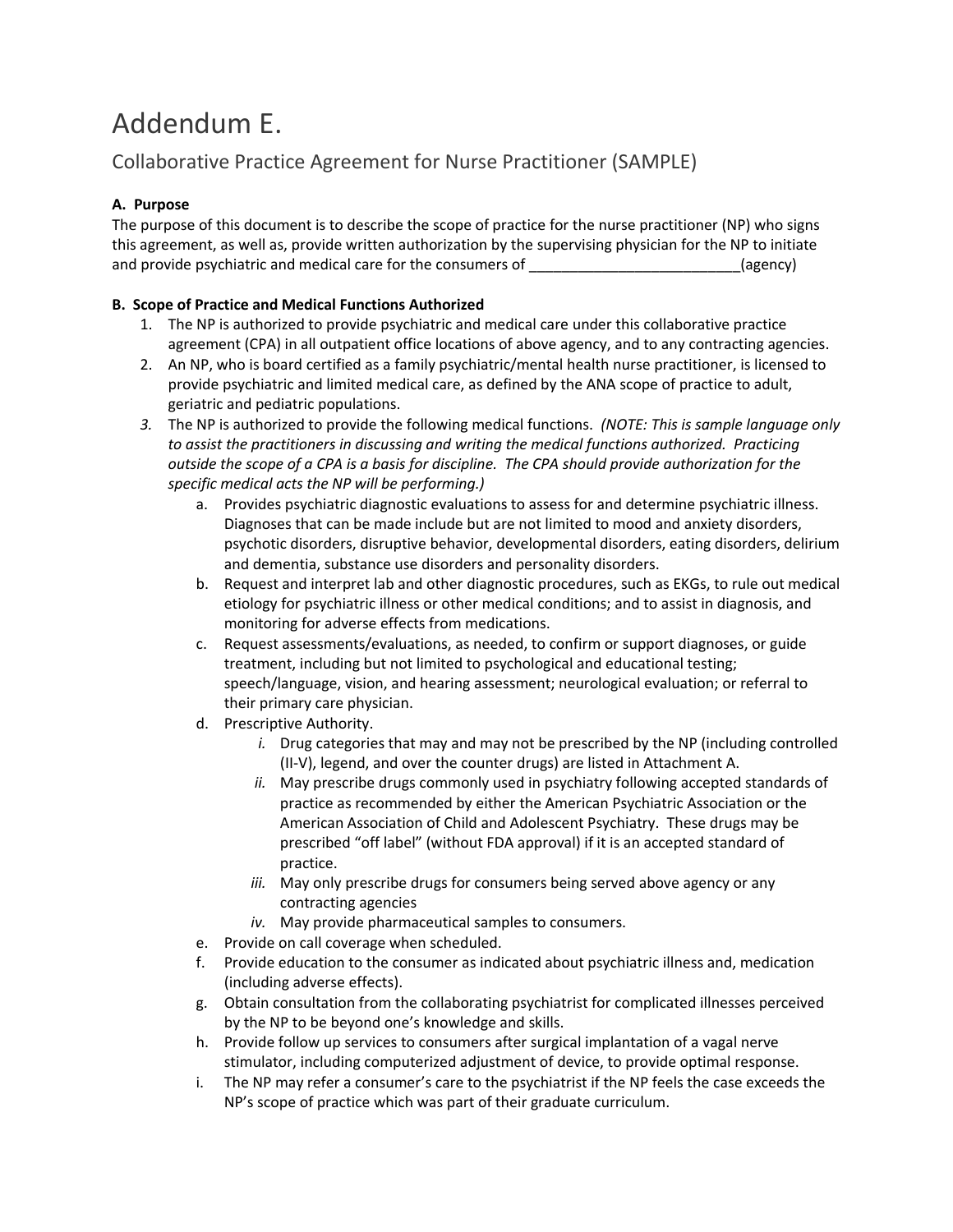- *4.* The NP does not have the legal authority to involuntarily commit a person to inpatient psychiatric treatment.
- C. Plan for Emergency Services

In the event of a life-threatening medical or psychiatric emergency, the consumer is informed to call 911 or to present to the local hospital emergency room. For an urgent need, a provider is available on call 24 hours, seven days per week through the agency emergency phone line.

#### D. Quality Assurance

- 1. A collaborating physician, either primary, back-up or on-call, is continuously available to the NP, either in person or by telephone, for consultation.
- 2. Upon employment or at the beginning of the collaborative relationship, the supervising physician and NP will meet initially every week for the first 4 weeks of employment to provide education, evaluate skills, or specific case consultation. These meetings may include discussion of clinical problems, progress toward improving outcomes, and recommendations, if any, for changes in treatment. After the first month, these meetings will occur at least monthly for the next five months of the collaboration and then at least once every six months. A short summary of these interactions will be documented and signed by both the physician and NP. Documentation of the collaborative practice agreement will be retained for five calendar years.
- 3. The NP will document any consultation with a supervising physician for a specific case in the consumer's medical record.
- E. Education and Certification Requirements for Registration as a Nurse Practitioner

The following items will be maintained and available on site for the Nurse Practitioner:

- 1. Proof of RN licensure (current RN licensure status may be verified at [www.ncbon.com\)](http://www.ncbon.com/).
- 2. Proof of current registration.
- 3. Proof of current approval to practice.
- 4. Proof of current national certification.
- 5. Proof of a current DEA number.
- 6. A copy of the collaborative practice agreement.
- 7. The nurse practitioner will maintain documentation of completing 50 contact hours each year of AMA or ANCC approved continuing education courses.

F. Review and Revision of collaborative practice agreement. This collaborative practice agreement will be reviewed, revised (if indicated), and signed by the nurse practitioner and supervising physician on an annual basis.

G. The collaborative practice agreement is not intended to be, nor should it be, a substitute for the exercise of professional judgment by the nurse practitioner.

H. Texts and References for the NP, including but not limited to:

- 1. American Psychiatric Association (2013). **Diagnostic and Statistical Manual of Mental Disorder (Fifth Edition).** Washington D.C.: American Psychiatric Association.
- 2. American Academy of Child and Adolescent Psychiatry. [http://www.aacap.org.](http://www.aacap.org/) **Practice parameters for child and adolescent psychiatry.**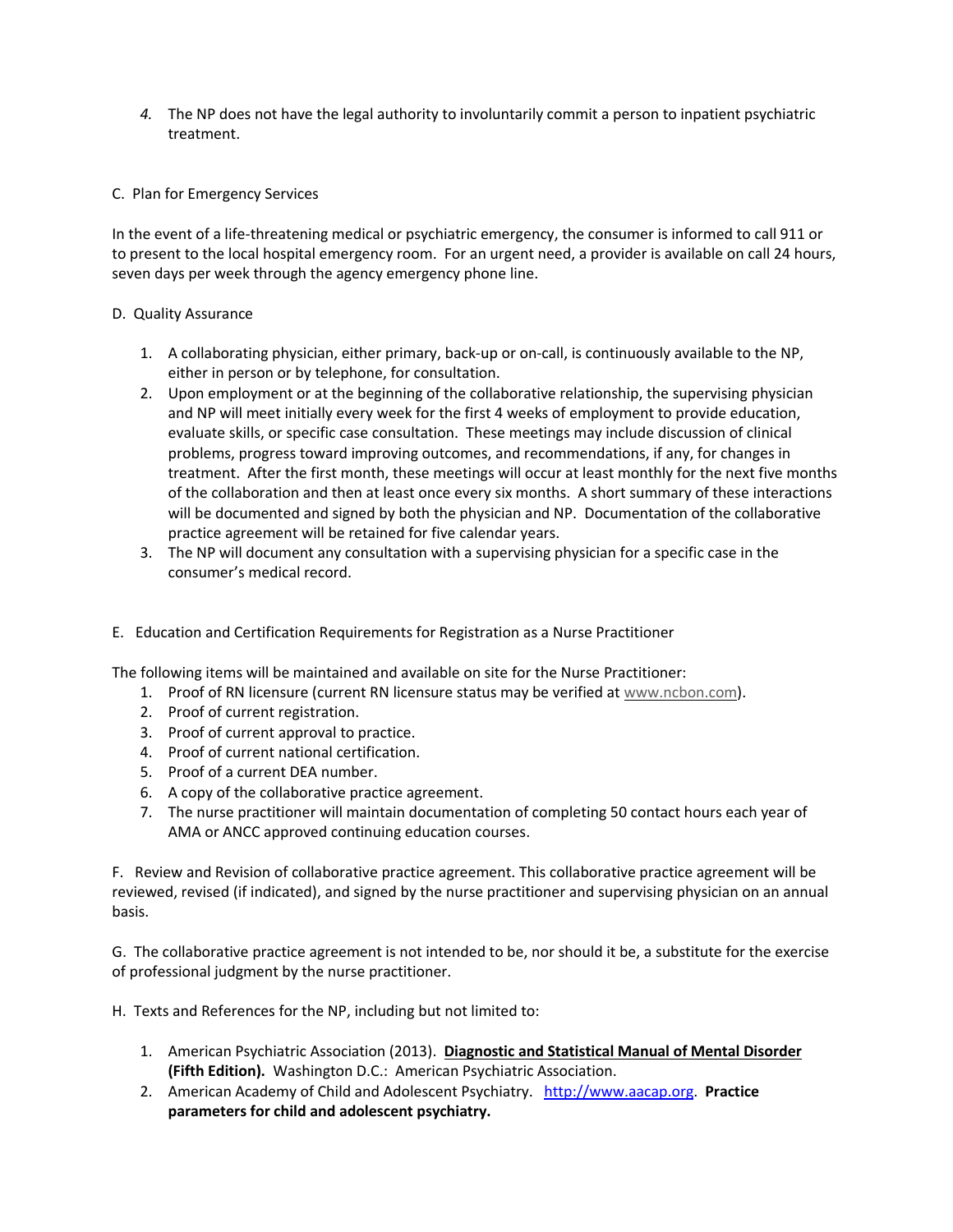3. American Psychiatric Association. [http://www.psych.org.](http://www.psych.org/) **Practice parameters for the treatment of psychiatric disorders.**

\_\_\_\_\_\_\_\_\_\_\_\_\_\_\_\_\_\_\_\_\_\_\_\_\_\_\_\_\_\_\_\_\_\_\_\_\_\_\_\_\_\_\_\_\_\_\_\_\_\_\_\_\_\_\_\_\_\_\_\_\_\_\_\_\_\_\_\_\_\_\_\_\_

4. **Epocrates**, [www.epocrates.com,](http://www.epocrates.com/) updated daily.

| <b>Nurse Practitioner</b> | Date |
|---------------------------|------|
|                           |      |

Primary Supervising Physician **Date** Date Date Date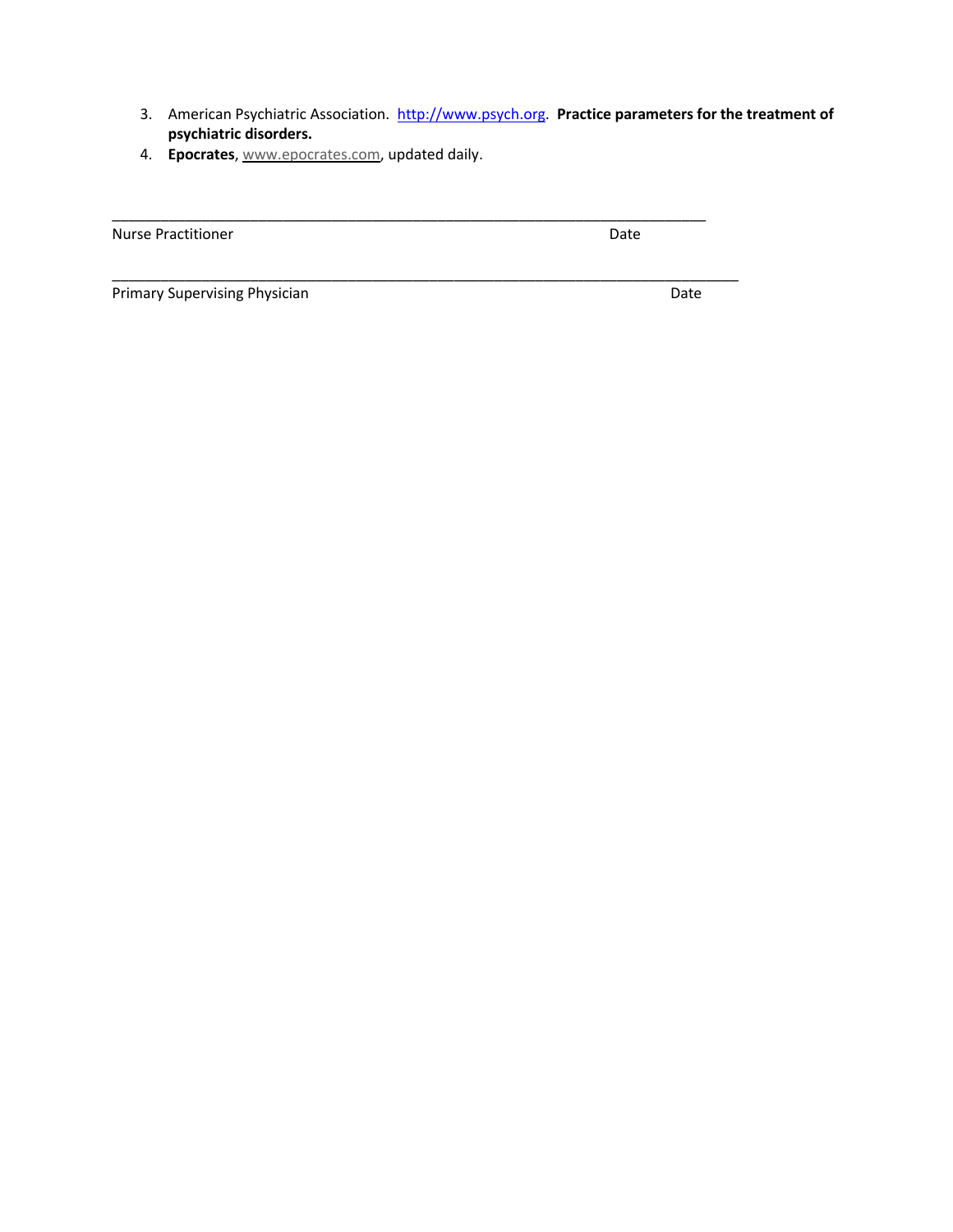# **Annual Reviews of Collaborative Practice Agreement**

| <b>Nurse Practitioner</b>            | Date |  |
|--------------------------------------|------|--|
| Primary Supervising Physician        | Date |  |
| <b>Nurse Practitioner</b>            | Date |  |
| Primary Supervising Physician        | Date |  |
| <b>Nurse Practitioner</b>            | Date |  |
| Primary Supervising Physician        | Date |  |
| <b>Nurse Practitioner</b>            | Date |  |
| <b>Primary Supervising Physician</b> | Date |  |
| <b>Nurse Practitioner</b>            | Date |  |
| Primary Supervising Physician        | Date |  |
| <b>Nurse Practitioner</b>            | Date |  |
| Primary Supervising Physician        | Date |  |